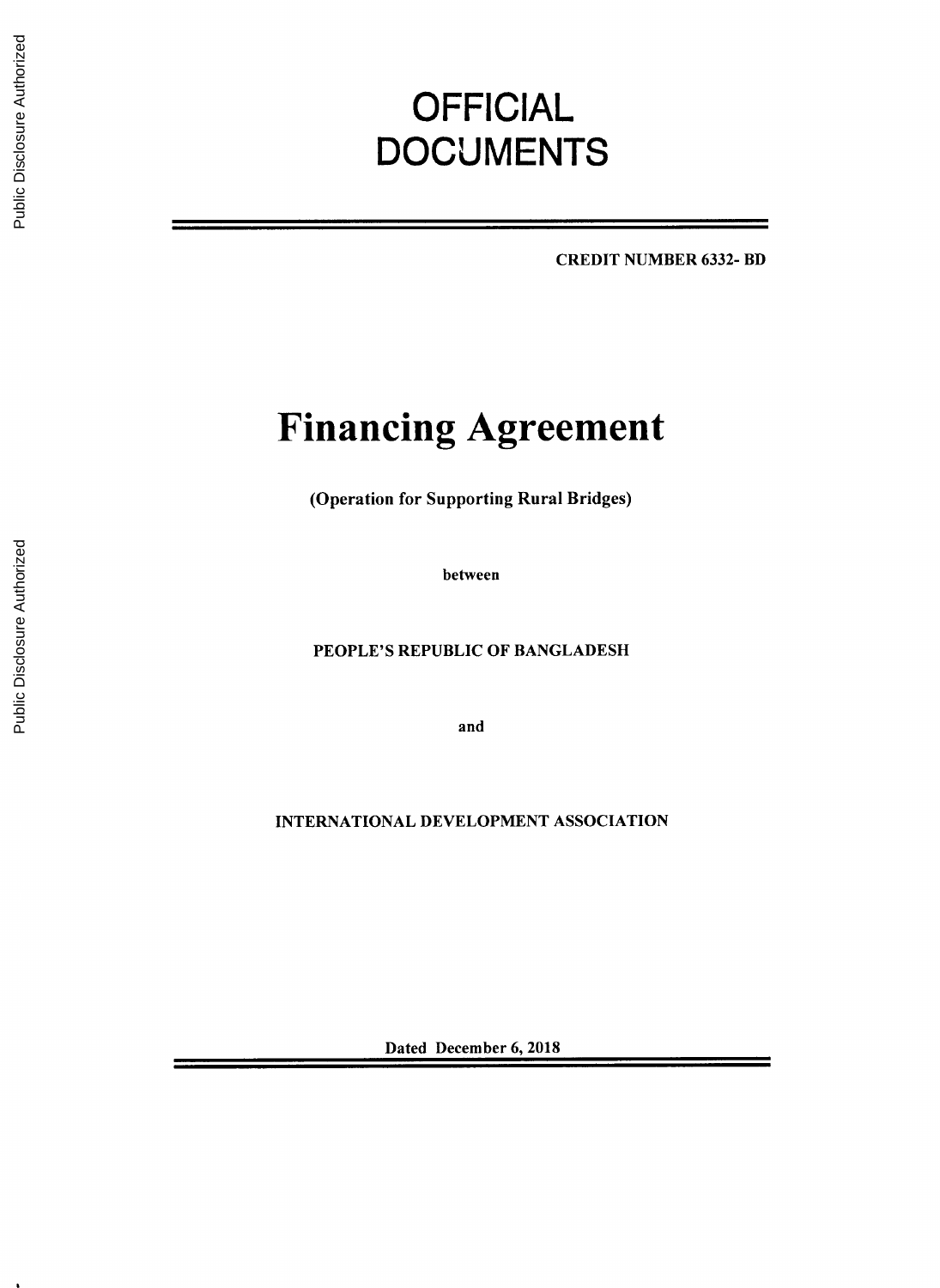#### **CREDIT NUMBER 6332-BD**

### **FINANCING AGREEMENT**

**AGREEMENT** dated December **6, 2018** between **PEOPLE'S** REPUBLIC OF BANGLADESH ("Recipient") and **INTERNATIONAL ASSOCIATION** ("Association"). The Recipient and the Association hereby agree as **follows:**

## **ARTICLE I - GENERAL CONDITIONS; DEFINITIONS**

- **1.01.** The General Conditions (as defined in the Appendix to this Agreement) apply to and form part of this Agreement.
- 1.02. Unless the context requires otherwise, the capitalized terms used in this Agreement have the meanings ascribed to them in the General Conditions or in the Appendix to this Agreement.

#### **ARTICLE II - FINANCING**

- 2.01. The Association agrees to extend to the Recipient a credit, deemed **by** the Association to be on concessional terms, as set forth or referred to in this Agreement, in an amount equivalent to three hundred and three million, three hundred thousand Special Drawing Rights (SDR **303,300,000)** (variously, "Credit" and "Financing"), to assist in financing:
	- (a) the program as described in Part 1 ("Program") of Schedule 1 to this Agreement; and
	- **(b)** the project as described in Part 2 ("Project") of Schedule 1 to this Agreement,

(the Program and the Project hereinafter jointly referred to as the "Operation").

2.02. The Recipient may withdraw the proceeds of the Financing in accordance with Section IV of Schedule 2 to this Agreement. **All** withdrawals from the Financing Account to which the amount of the Credit allocated to the Program is credited shall be deposited **by** the Association into an account specified **by** the Recipient and acceptable to the Association.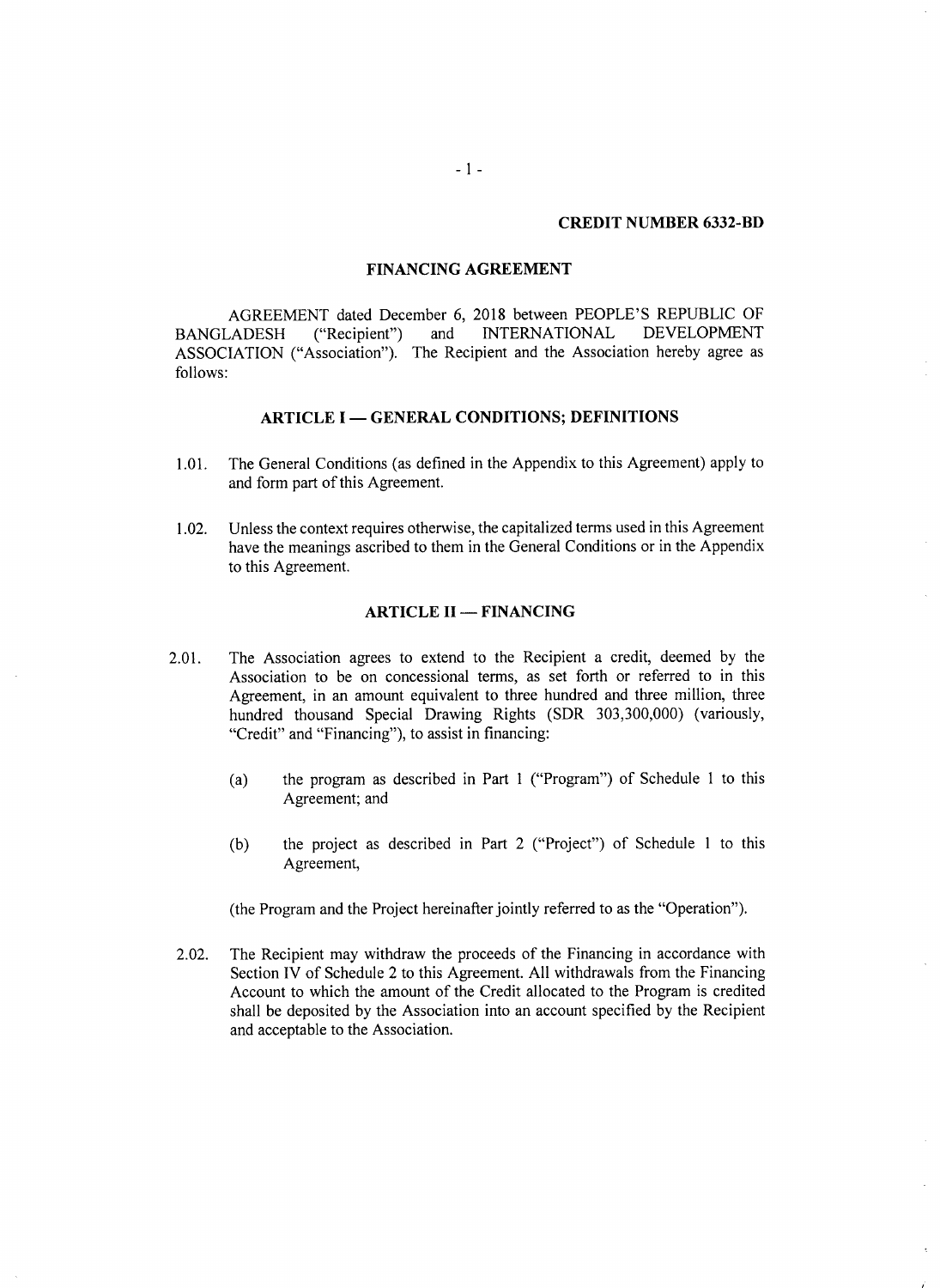- **2.03.** The Maximum Commitment Charge Rate is one-half of one percent (1/2 of **1%)** per annum on the Unwithdrawn Financing Balance.
- 2.04. The Service Charge is three-fourths of one percent (3/4 of **1%)** per annum on the Withdrawn Credit Balance.
- **2.05.** The Interest Charge is one and a quarter percent **(1.25%)** per annum on the Withdrawn Credit Balance.
- **2.06.** The Payment Dates are January **[15]** and July[15] in each year.
- **2.07.** The principal amount of the Credit shall be repaid in accordance with the repayment schedule set forth in Schedule **3** to this Agreement.
- **2.08.** The Payment Currency is Dollar.

# **ARTICLE III - OPERATION**

**3.01.** The Recipient declares its commitment to the objective of the Operation. To this end, the Recipient shall carry out the Operation in accordance with the provisions of Article V of the Program General Conditions, Article V of the Project General Conditions, and Schedule 2 to this Agreement.

## **ARTICLE IV - EFFECTIVENESS; TERMINATION**

- 4.01. The Effectiveness Deadline is the date ninety **(90)** days after the Signature Date.
- 4.02. For purposes of Section **10.05 (b)** of the General Conditions, the date on which the obligations of the Recipient under this Agreement (other than those providing for payment obligations) shall terminate is twenty (20) years after the Signature Date.

# **ARTICLE V - REPRESENTATIVE; ADDRESSES**

*5.01.* The Recipient's Representative is the Senior Secretary/Secretary or the Additional Secretary, or any Joint Secretary, Joint Chief, Deputy Secretary, Deputy Chief, Senior Assistant Secretary, Senior Assistant Chief, Assistant Secretary or Assistant Chief of the Economic Relations Division of the Ministry of Finance.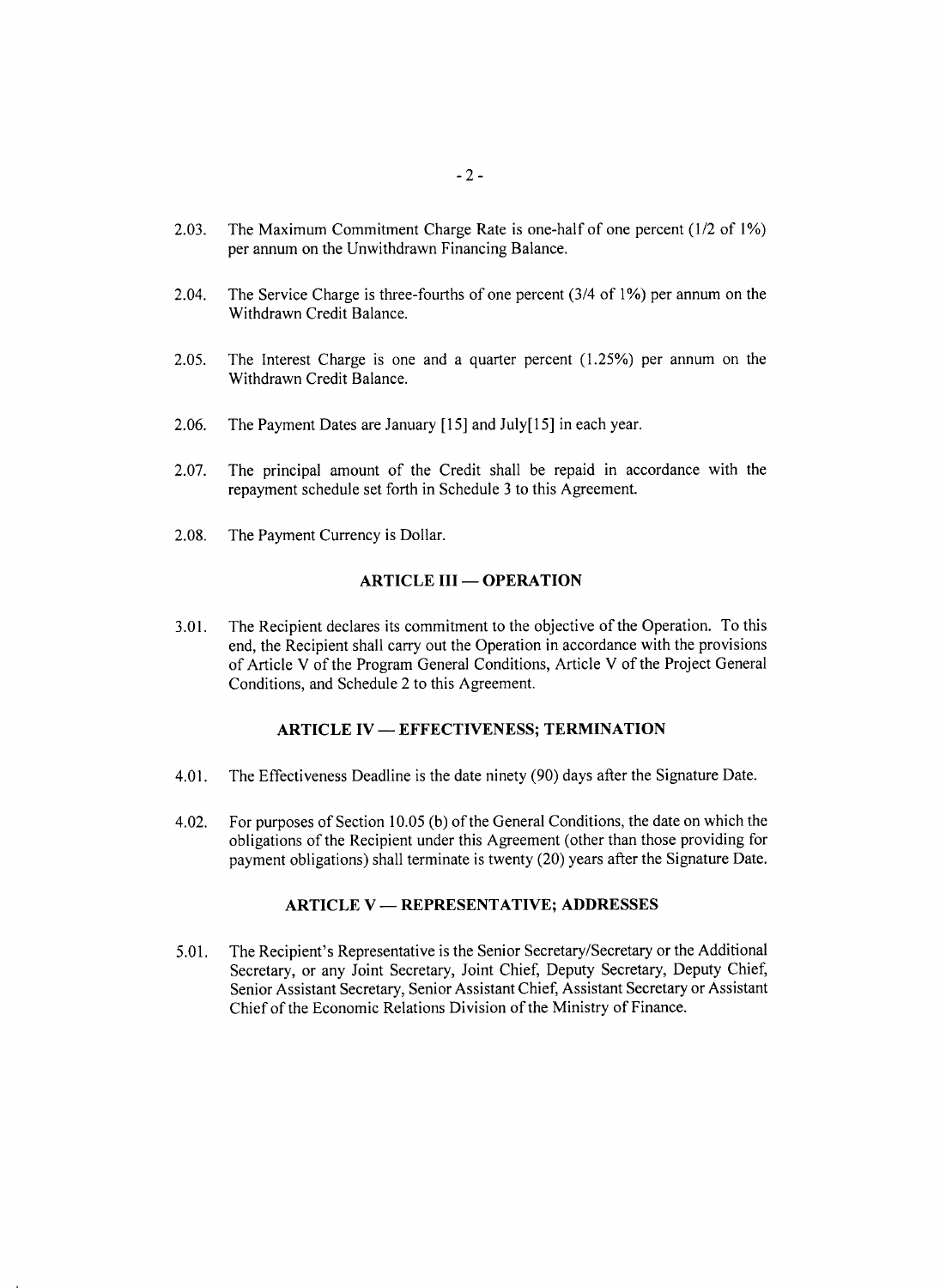- *5.02.* For purposes of Section **10.01** of the General Conditions,
	- (a) the Recipient's address is:

Economic Relations Division Ministry of Finance Government of the People's Republic of Bangladesh Sher-E-Bangla Nagar **1207** Dhaka, Bangladesh; and

**(b)** the Recipient's Electronic Address is:

Facsimile: E-mail:<br>88029180671 secretar secretary@erd.gov.bd

- *5.03.* For purposes of Section **10.01** of the General Conditions:
	- (a) the Association's Address is:

International Development Association **1818** H Street, N.W. Washington, **D.C.** 20433 United States of America; and

**(b)** the Association's Electronic Address is:

Telex: Facsimile:

248423 **(MCI) 1-202-477-6391**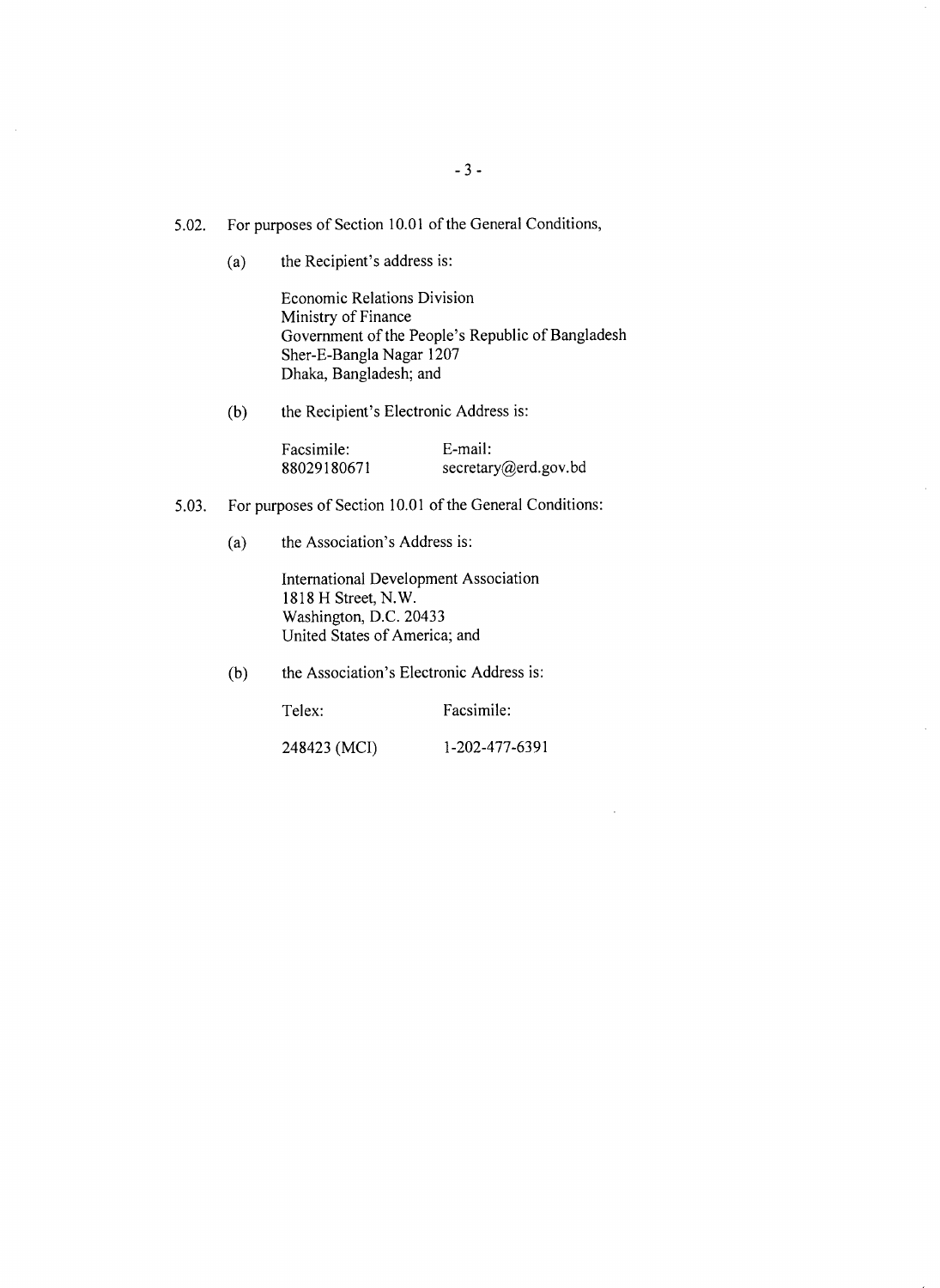AGREED as of the Signature Date.

# **PEOPLE'S** REPUBLIC OF **BANGLADESH**

**By**

Authorized Representative

Name: Mahmuda Begum Title: Additional Secretary Date: December **6, 2018**

# **INTERNATIONAL DEVELOPMENT ASSOCIATION**

**By**

Authorized Representative

Name: Qimiao Fan

Title: Country Director

Date: December **6, 2018**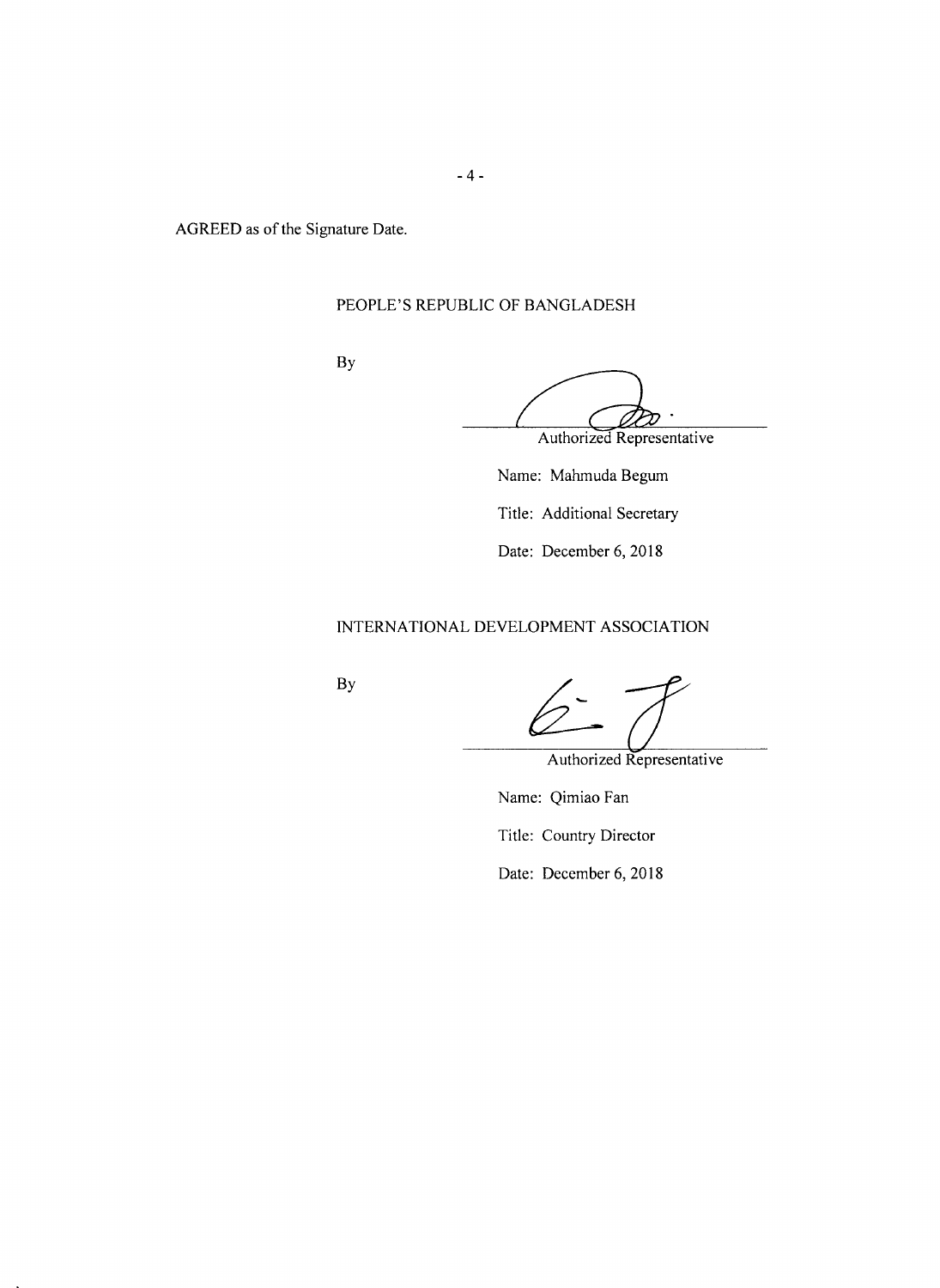#### **SCHEDULE 1**

#### **Operation Description**

The objective of the Operation is to improve and preserve rural bridges to support connectivity and climate resiliency and strengthen institutional management.

The Operation consists of the Program and the Project as follows:

Part **1:** The Program

The Program consists of following activities: (a) planning, technical design, quality control and management of rural bridges; **(b)** major and minor maintenance and rehabilitation of rural bridges; (c) capacity expansion (widening) and replacement of rural bridges; and **(d)** construction of short-to-medium-span new rural bridges, some of which with climateresilient features.

Part 2: The Project

The Project consists of the following activities:

- (a) Provision of technical assistance for supporting Program implementation, including *inter alia:* (i) provision of technical assistance for the Program coordination, monitoring, planning, design and other technical areas; (ii) provision of technical assistance for the carrying out of bridge asset management activities, including RuBIMS; (iii) provision of technical assistance for the carrying out of integrated technical audits (technical, fiduciary and environmental and social) of rural bridges; (iv) provision of technical assistance for the carrying out of the procurement, financial management, and internal audit sections of the Program; (v) provision of technical assistance for the monitoring and training on labor influx, occupational health and safety issues at construction sites, including labor rights, gender based violence and citizen engagement issues; and (vi) provision of technical assistance for the carrying out of the verification of DLIs.
- **(b)** Provision of technical assistance for strengthening and building Program institutional capabilities, including, *inter alia:* (i) building capacity of **LGED** staff to handle Program-related technical, fiduciary and environmental matters, including technical design and maintenance, adaptation to climate change and disaster, and grievance redressal matters; (ii) strengthening of information communication technology and monitoring information systems of the Program;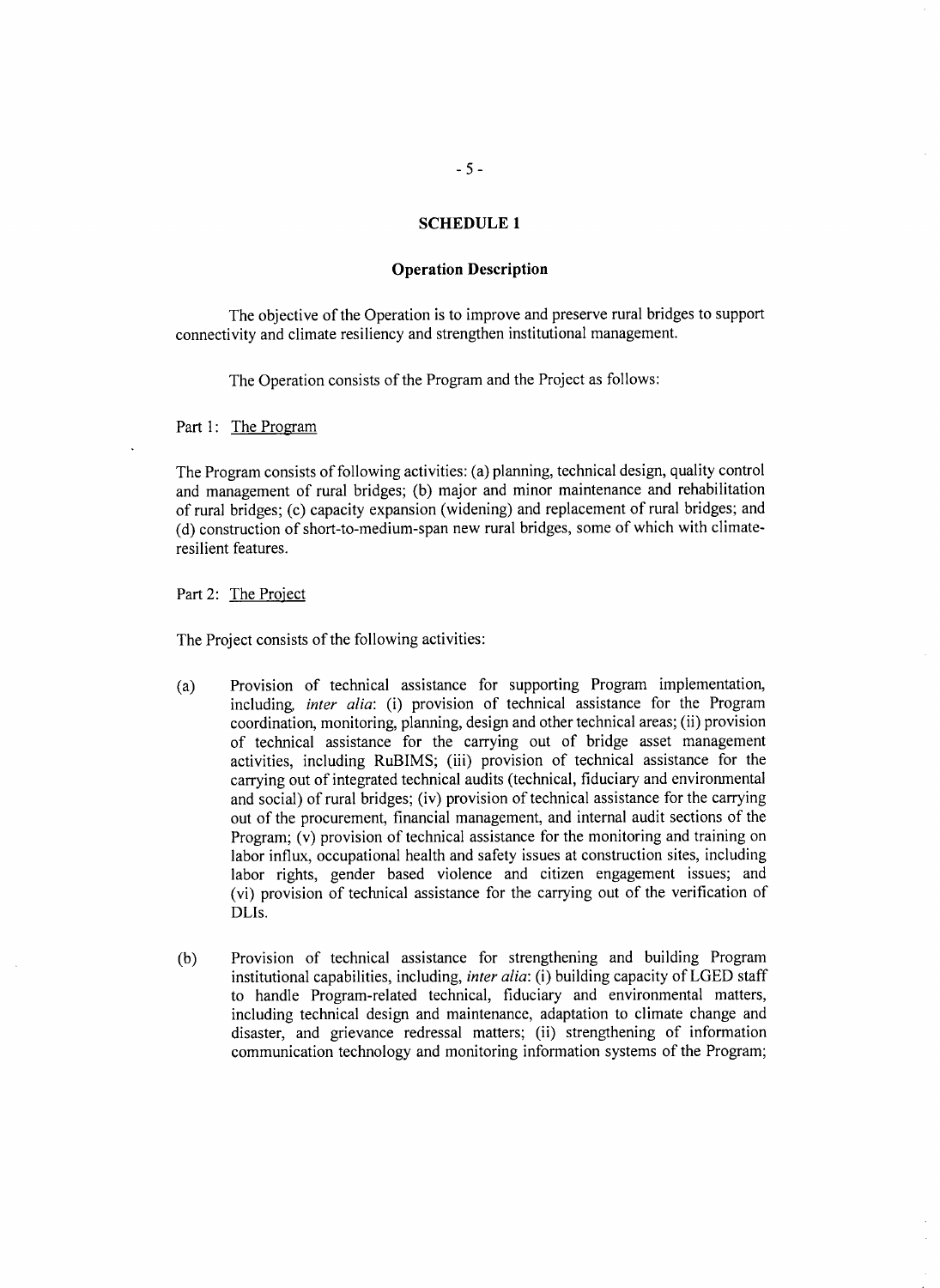and (iii) building capacity of **LGED** staff to carry out Program communication, branding and outreach activities.

**(c)** Provision of technical assistance for, *inter alia,* feasibility and analytical studies related to potential transport operations, including associated gender, social, environmental and occupational health and safety issues.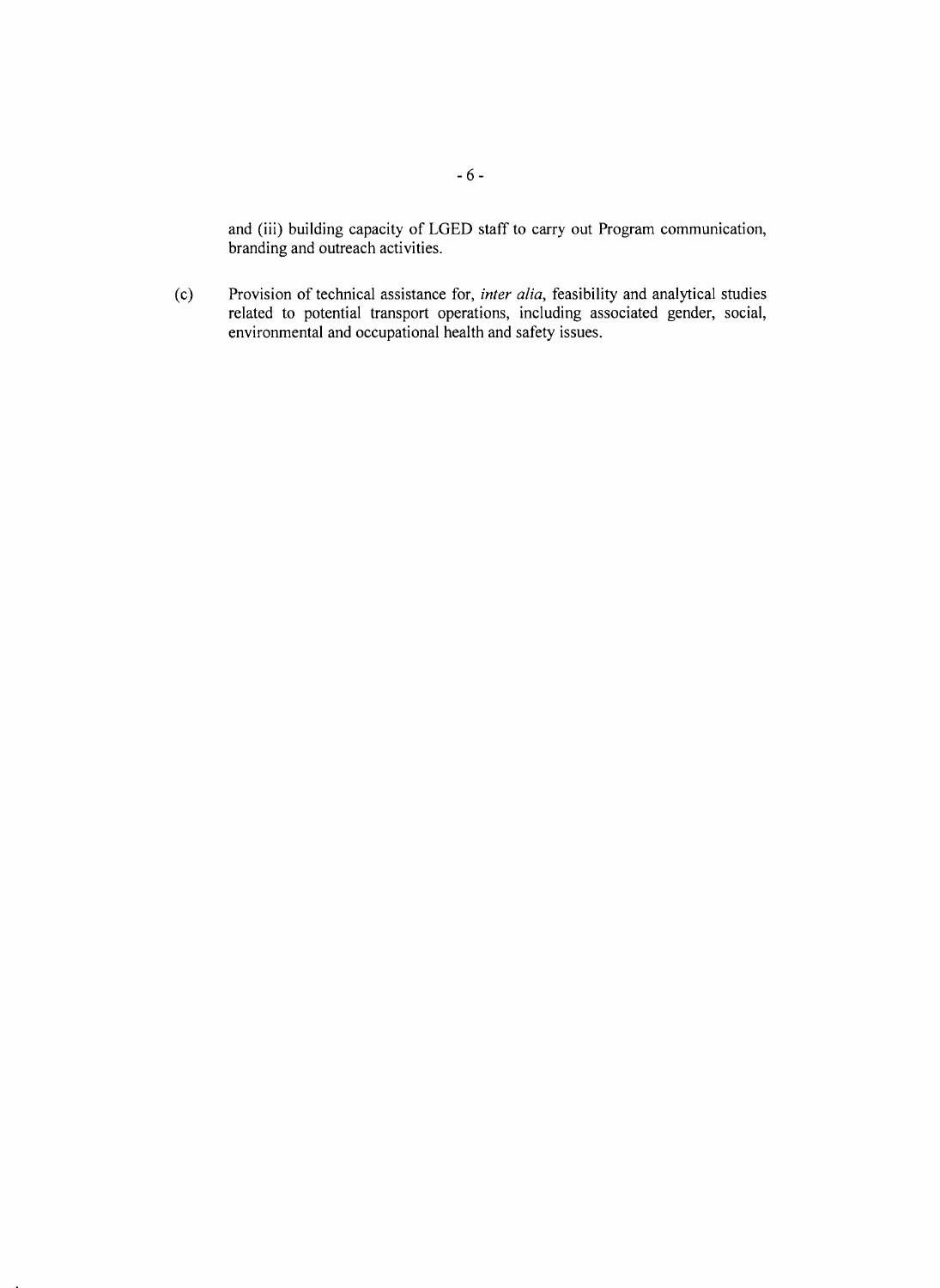# **SCHEDULE 2**

#### **Operation Execution**

# **Section I. Implementation Arrangements**

#### **A. Operation Arrangements**

- **1.** The Recipient shall maintain a unit under **LGED** led **by** one **(1)** additional chief engineer and supported **by** approximately sixty-one **(61)** district-level executive engineers, with technical, social and environmental safeguards, fiduciary and other Program related responsibilities for implementing the Operation, all with powers, functions, capacity, staffing, and resources appropriate to fulfil their respective functions under the Program.
- 2. The Recipient shall operate and maintain, throughout the period of implementation of the Operation, a multi-tier grievance redress mechanism, in a manner and substance satisfactory to the Association, for the handling of any stakeholder complaints arising out of the implementation of the Operation.
- **3. By** no later than December **31, 2019,** the Recipient shall create twenty (20) new **LGED** headquarters-level positions to strengthen its institutional capacity for planning, designing and managing rural bridge assets under the Operation.

### B. **Additional Program Implementation Arrangements**

- <sup>1</sup>**.** The Recipient shall:
	- (a) appoint and thereafter maintain, at all times during the implementation of the Program, Verification Agents under terms of reference acceptable to the Association, to verify the data and other evidence supporting the achievement of one or more DLRs as set forth in the table in paragraph 2 of Section IV.A of this Schedule 2, and recommend corresponding payments to be made, as applicable; and
	- **(b)** (i) ensure that the Verification Agents carry out verification and process(es) in accordance with the Verification Protocol; and (ii) submit to the Association the corresponding verification reports in a timely manner and in form and substance satisfactory to the Association.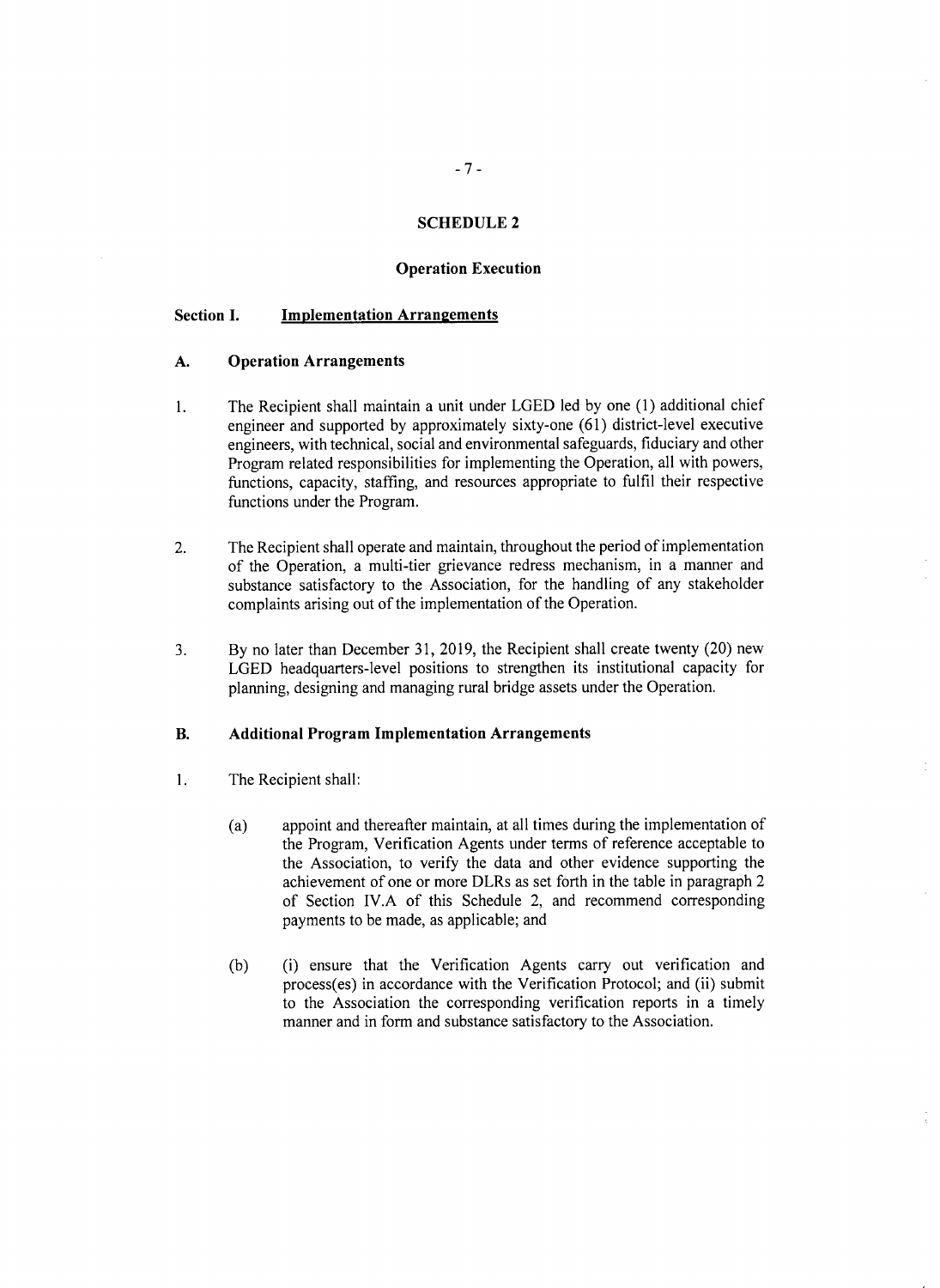2. The Recipient shall carry out the Program Action Plan in accordance with the schedule set out in the said Program Action Plan in a manner satisfactory to the Association.

# **C. Operation Manual**

Prior to withdrawing any proceeds of the Financing, the Recipient shall issue an Operation Manual, in a manner satisfactory to the Association, setting out detailed institutional, administrative, financial, technical and operational guidelines and procedures for the implementation of the Operation, and thereafter, implement the Operation in accordance with said manual. The Recipient shall not amend, abrogate or suspend, or permit to be amended, abrogated or suspended any provision of the Operation Manual without the prior written agreement of the Association. Notwithstanding the foregoing, if any provision of the Operation Manual is inconsistent with the provisions of this Agreement, the provisions of this Agreement shall prevail.

# **D.** Safeguard Requirements for **the Project**

- <sup>1</sup>**.** The Recipient shall:
	- (a) ensure that the Project is carried out in accordance with the Environmental and Social Management Framework, and in accordance with the objectives, policies, procedures, time schedules and other provisions set forth in the Environmental and Social Management Framework; and
	- **(b)** refrain from taking any action which would prevent or interfere with the implementation of the Environmental and Social Management Framework, including any amendment, suspension, waiver, and/or voidance of any provision of the Environmental and Social Management Framework, whether in whole or in part, without the prior written concurrence of the Association.
- 2. In the event of any conflict between the provisions of the Environmental and Social Management Framework, on the one side, and the provisions of this Agreement, on the other, the provisions of this Agreement shall prevail.
- **3.** The Recipient shall ensure that: (a) all terms of reference for any technical assistance or studies carried out under the Project are consistent with, and pay due attention to, the Environmental and Social Management Framework; and **(b)** such terms of reference have received the Association's no objection.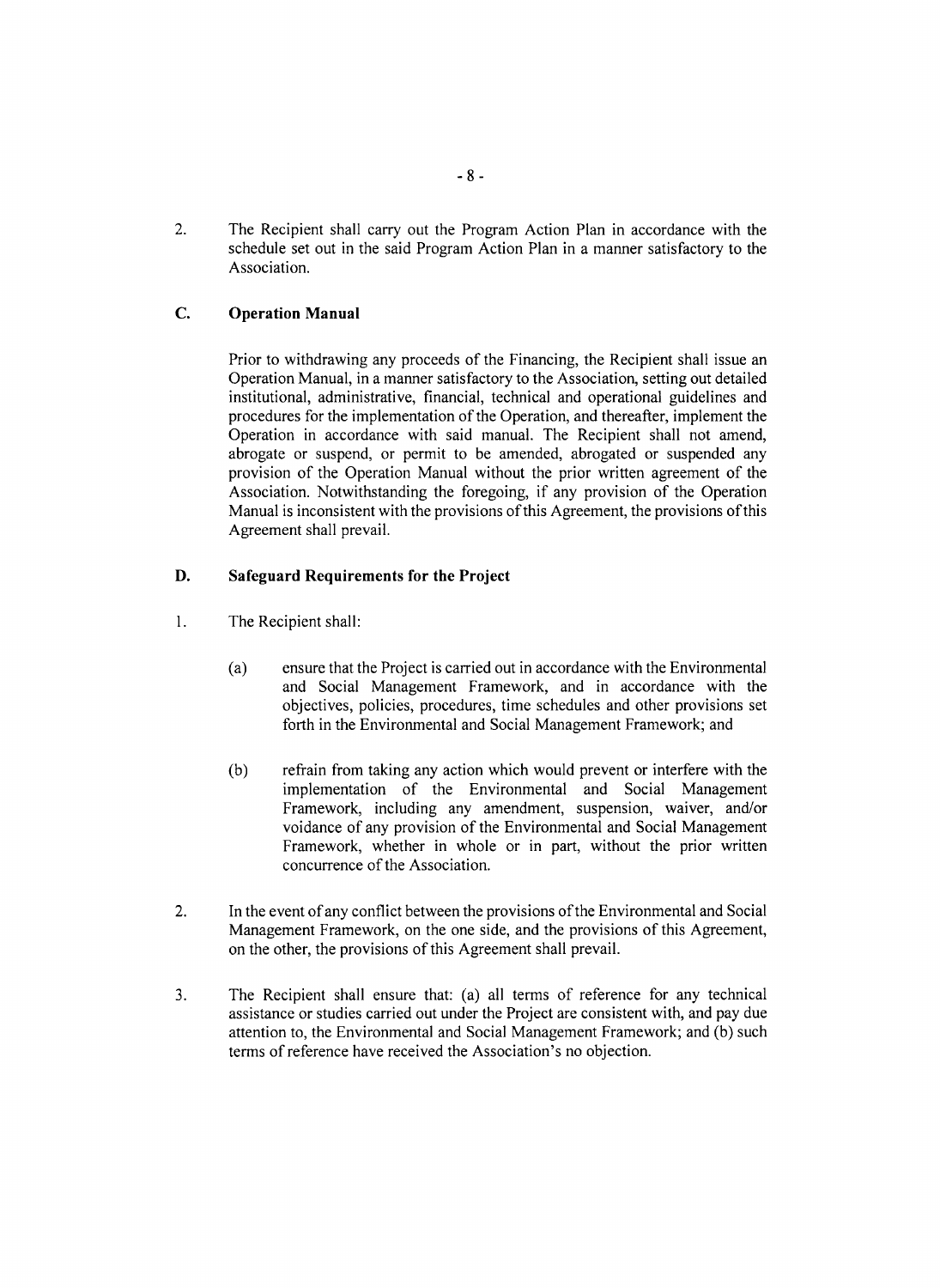#### **Section II. Excluded Activities**

- **1.** The Recipient shall ensure that the Program excludes any activities which:
- (a) in the opinion of the Association, are likely to have significant adverse impacts that are sensitive, diverse, or unprecedented on the environment and/or affected people;
- **(b)** involve the procurement of: (i) works, estimated to cost **US\$50,000,000** equivalent or more per contract; (ii) goods, estimated to cost **US\$30,000,000** equivalent or more per contract; (iii) non-consulting services, estimated to cost **US\$30,000,000** equivalent or more per contract; or (iv) consulting services, estimated to cost **US\$15,000,000** equivalent or more per contract;
- **(c)** are financed **by** any other financier or **by** the Association under any other loan, credit or grant;
- **(d)** involve the capacity expansion (widening), replacement and new construction of bridges with a length of hundred **(100)** meters or above;
- (e) involve any construction of bridges in environmental sensitive areas, such as Recipient-listed national parks and conservation areas;
- **(f)** involve the procurement of works, goods, non-consulting services and consulting services under open tendering method, in which: (i) bids are invited and/or rejected based on a percentage above or below the estimated cost; and/or (ii) awards using lottery systems are allowed; and
- **(g)** involve the procurement of works, goods, non-consulting services and consulting services contracts in which awarded bids disregard tenderer's qualifications and/or experience requirements.

#### **Section III. Operation Monitoring, Reporting and Evaluation**

The Recipient shall furnish to the Association each Program Report and Project Report not later than forty-five (45) days after the end of each quarter, covering the quarter.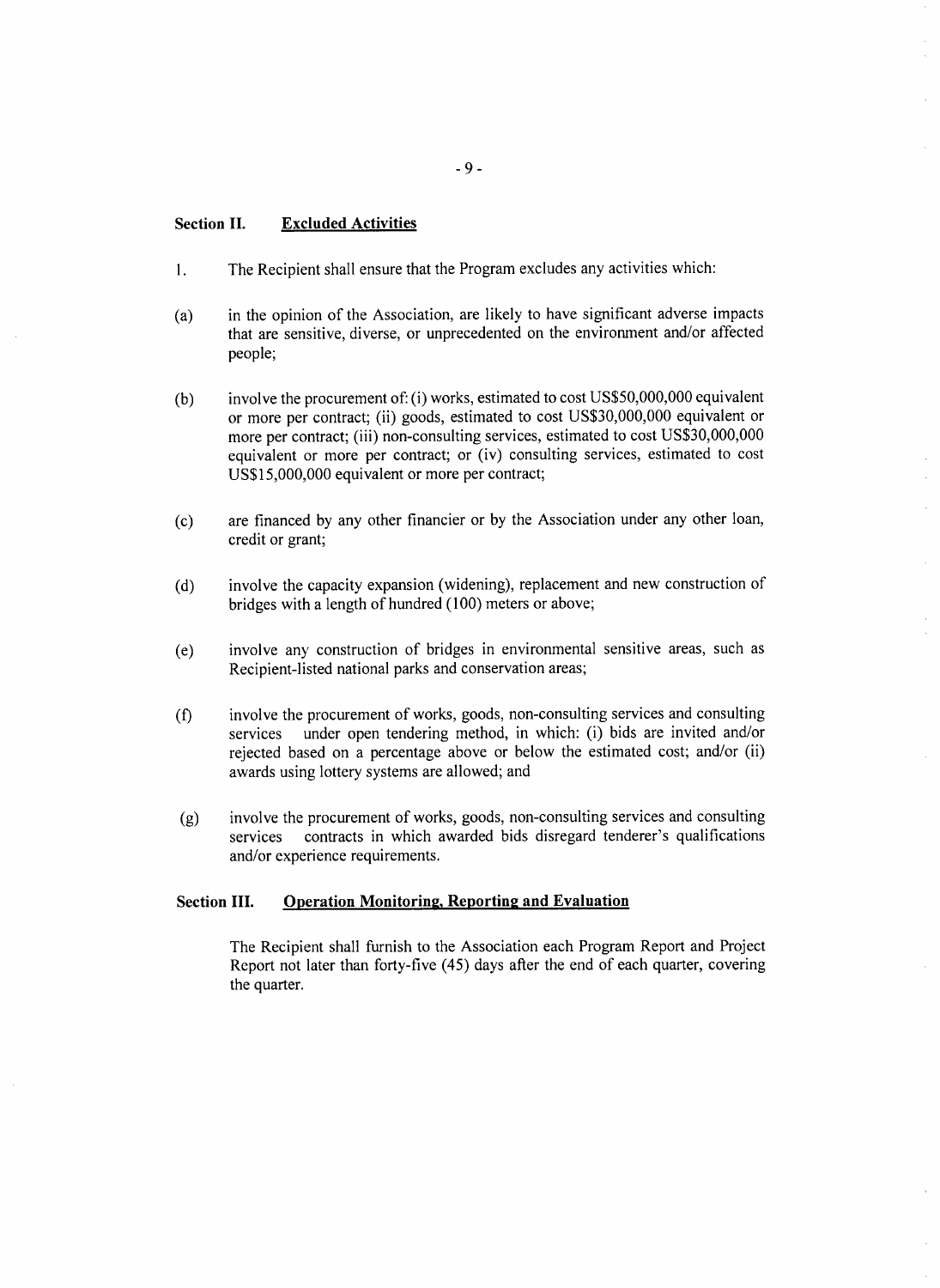## **Section IV. Withdrawal of Financine Proceeds**

# **A. General**

- 1. The Recipient may withdraw the proceeds of the Financing in accordance with the provisions of Article II of the General Conditions, this Section, and such additional instructions as the Association may specify from time to time **by** notice to the Recipient (including the "Disbursement Guidelines for Investment Project Financing" dated February **2017,** as revised from time to time **by** the Association and as made applicable to this Agreement pursuant to such instructions) to: (a) finance the Disbursement Linked Results achieved **by** the Recipient under the Program, as measured against Disbursement Linked Indicators, all as set forth in Category **(1)** of the table in paragraph 2 of this Part **A;** and **(b)** finance (inclusive of Taxes) the Eligible Expenditures under the Project as set forth in Category (2) of the table in paragraph 2 of this Part **A.**
- 2. The following table specifies each category of withdrawal of the proceeds of the Financing and allocated amounts for each such Category, including, as applicable: (a) the Disbursement Linked Indicators under the Program financed under Category **(1);** and **(b)** the Eligible Expenditures under the Project financed under Category (2), as well as the financing percentages thereof. Notwithstanding the foregoing, for purposes of Category **(1)** of the table below the actual amount authorized for disbursement against each Disbursement Linked Result corresponding to a Disbursement Linked Indicator ("Allocated Amount") and/or the formula for its determination are set forth below: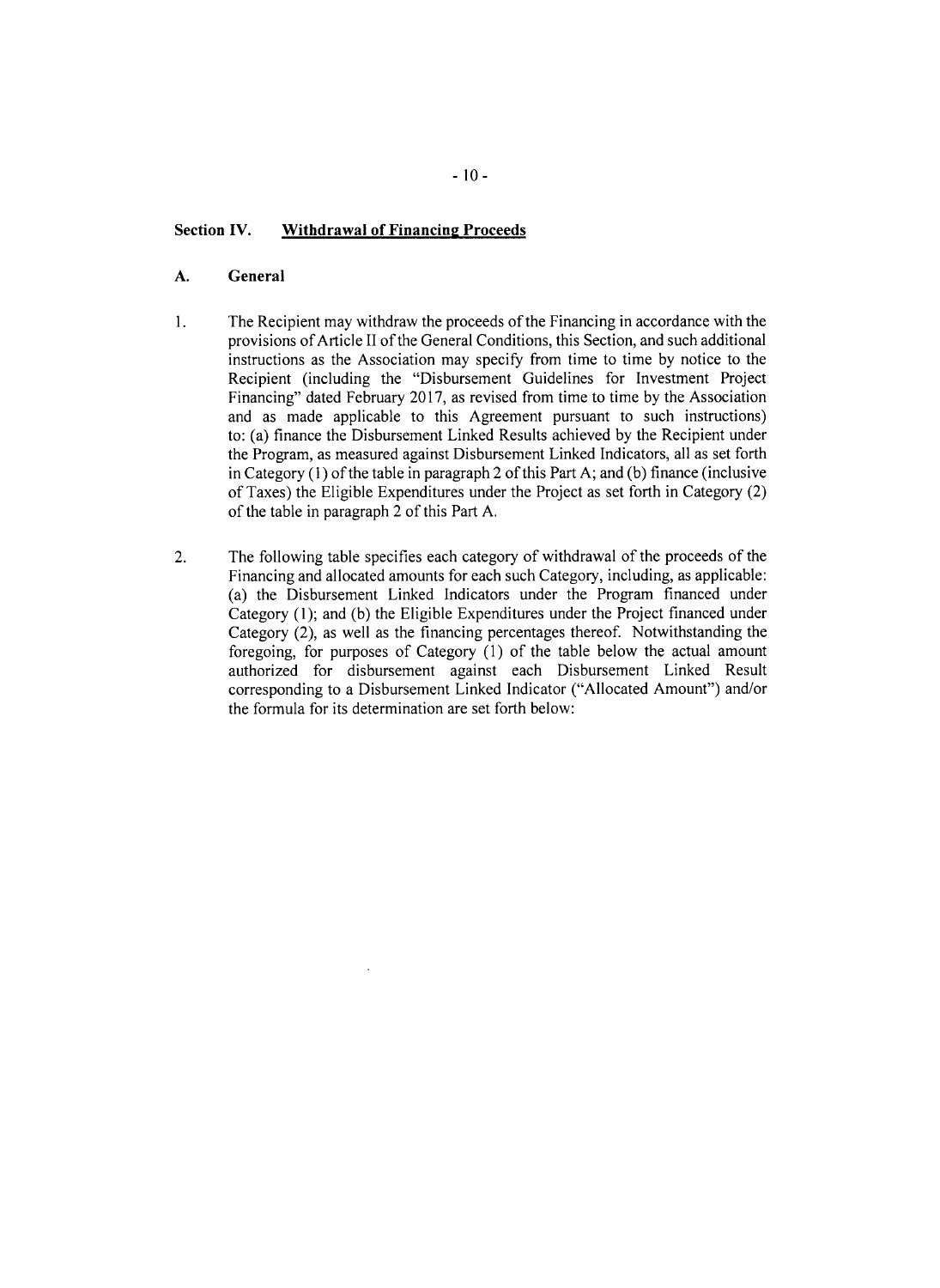| Category<br>(including Disbursement Linked<br>Indicator as applicable)                | <b>Disbursement Linked Result</b><br>(as applicable) | Amount of the<br>Credit<br>(expressed in<br>SDR) | <b>Disbursement</b><br>Calculation<br>Formula<br>(expressed in<br>SDR)                              | Percentage of<br>Eligible<br><b>Expenditures to</b><br>be financed<br>(inclusive of<br>Taxes) |
|---------------------------------------------------------------------------------------|------------------------------------------------------|--------------------------------------------------|-----------------------------------------------------------------------------------------------------|-----------------------------------------------------------------------------------------------|
| Category (1)                                                                          |                                                      |                                                  |                                                                                                     |                                                                                               |
| DLI#1: Number of meters of rural<br>bridges with minor maintenance<br>works completed | DLR#1: 60,000 meters                                 | 30,000,000                                       | 500 per meter of<br>the Completed<br>Rural Bridge<br>with minor<br>maintenance<br>works completed   | Not applicable                                                                                |
| DLI#2: Number of meters of rural<br>bridges with major maintenance<br>works completed | DLR#2: 25,000 meters                                 | 31,000,000                                       | 1,240 per meter<br>of the Completed<br>Rural Bridge<br>with major<br>maintenance<br>works completed |                                                                                               |
| DLI#3: Number of meters of rural<br>bridges with rehabilitation works<br>completed    | DLR#3: 24,000 meters                                 | 53,550,000                                       | 2,231.25 per<br>meter of the<br>Completed Rural<br>Bridge with<br>rehabilitation<br>works completed |                                                                                               |
| DLI#4: Number of meters of rural<br>bridges with capacity expansion<br>completed      | DLR#4: 5,000 meters                                  | 28,550,000                                       | 5710 per meter of<br>the Completed<br>Rural Bridge                                                  |                                                                                               |

with capacity

 $\sim$   $\sim$ 

 $\alpha$ 

 $\bar{\mathcal{A}}$ 

 $\mathcal{L}^{\text{max}}_{\text{max}}$  and  $\mathcal{L}^{\text{max}}_{\text{max}}$ 

 $\sim 10^{-11}$ 

 $\mathcal{L}^{\text{max}}_{\text{max}}$  and  $\mathcal{L}^{\text{max}}_{\text{max}}$ 

 $\mathcal{L}^{\text{max}}_{\text{max}}$ 

 $\mathcal{A}^{\text{c}}$  and  $\mathcal{A}^{\text{c}}$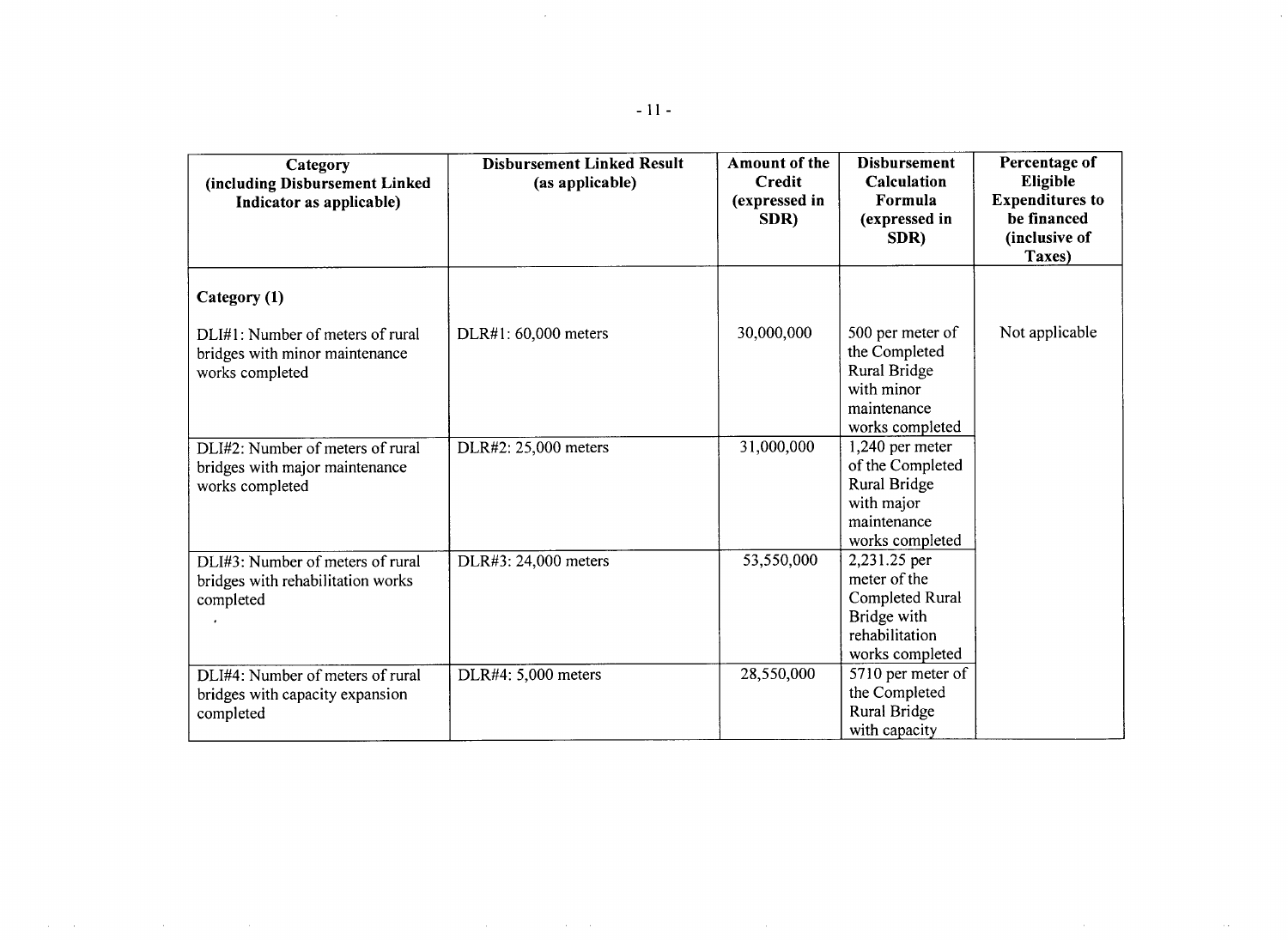|                                                 |                                        |             | expansion           |  |
|-------------------------------------------------|----------------------------------------|-------------|---------------------|--|
|                                                 |                                        |             | competed            |  |
| DLI#5: Number of meters of rural                | DLR#5: 20,000 meters                   | 116,300,000 | $[5,815]$ per meter |  |
| bridges with replacement or new                 |                                        |             | of the Completed    |  |
| construction works completed                    |                                        |             | Rural Bridge        |  |
|                                                 |                                        |             | with replacement    |  |
|                                                 |                                        |             | or new              |  |
|                                                 |                                        |             | construction        |  |
|                                                 |                                        |             | works completed     |  |
| DLI#6: Implementation and<br>updating of RuBIMS | DLR#6:                                 | 7,100,000   | Not applicable      |  |
|                                                 | Year 2: LGED has collected 20% of      | 1,775,000   |                     |  |
|                                                 | UZRs and UNRs bridge and gap data      |             |                     |  |
|                                                 | across the country, populated          |             |                     |  |
|                                                 | RuBIMS using the collected data and    |             |                     |  |
|                                                 | published such data on LGED website    |             |                     |  |
|                                                 | Year 3: LGED has collected an          | 1,775,000   |                     |  |
|                                                 | additional 40% of UZRs and UNRs        |             |                     |  |
|                                                 | bridge and gap data across the         |             |                     |  |
|                                                 | country, populated RuBIMS using the    |             |                     |  |
|                                                 | collected data and published such data |             |                     |  |
|                                                 | on LGED website                        |             |                     |  |
|                                                 | Year 4: LGED has collected an          | 1,775,000   |                     |  |
|                                                 | additional 40% of UZRs and UNRs        |             |                     |  |
|                                                 | bridge and gap data across the         |             |                     |  |
|                                                 | country, populated RuBIMS using the    |             |                     |  |
|                                                 | collected data and published such data |             |                     |  |
|                                                 | on LGED website                        |             |                     |  |
|                                                 | Year 5: LGED has collected UZRs        | 1,775,000   |                     |  |
|                                                 | and UNRs bridge and gap data in at     |             |                     |  |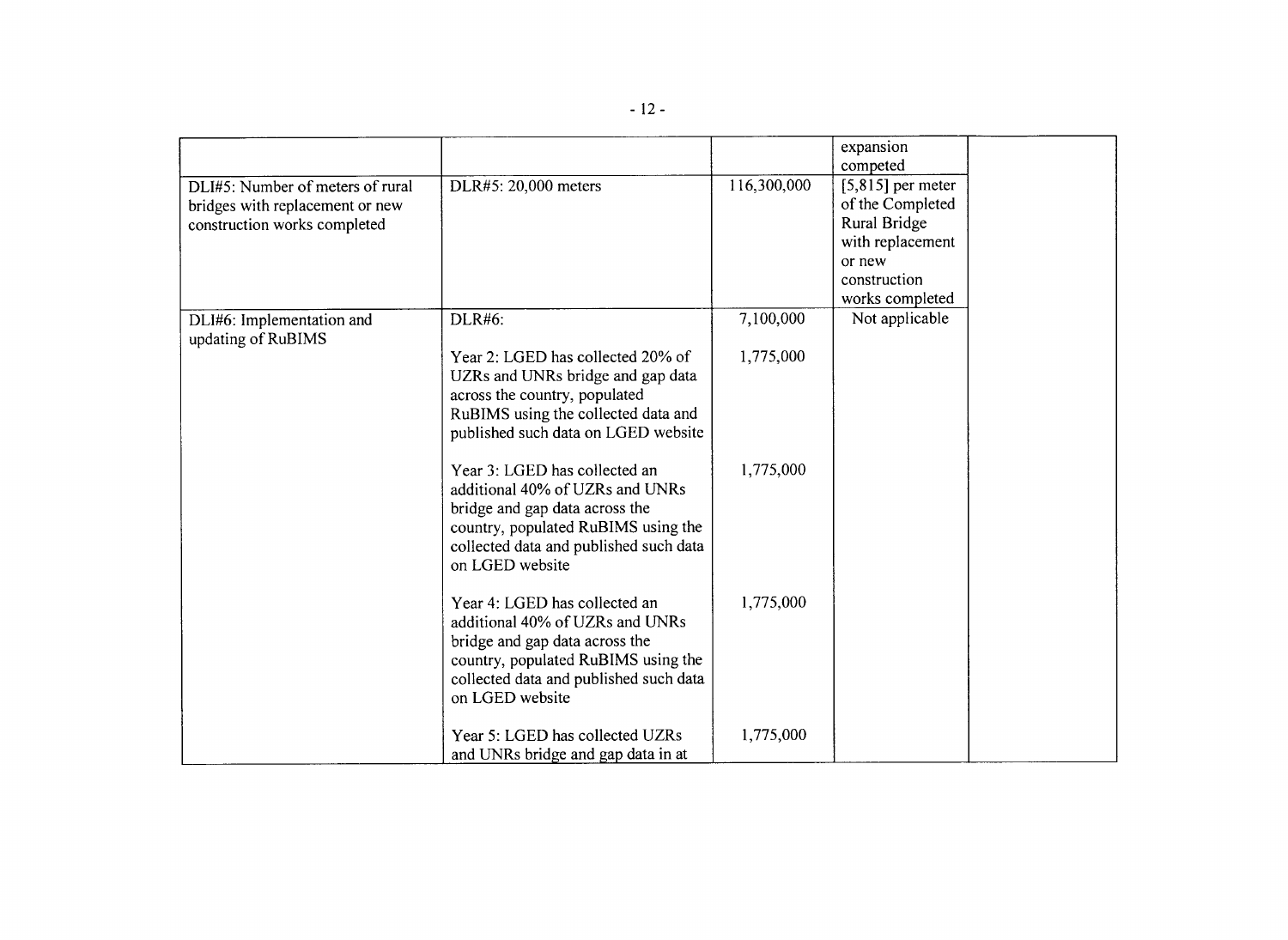|                                                                                                                                       | least 50% of the 61 districts under the<br>Program, populated RuBIMS using<br>the collected data and published such<br>data on LGED website |                                                         |                                                                                                                                                                                   |
|---------------------------------------------------------------------------------------------------------------------------------------|---------------------------------------------------------------------------------------------------------------------------------------------|---------------------------------------------------------|-----------------------------------------------------------------------------------------------------------------------------------------------------------------------------------|
| DLI#7(a): Percentage of national<br>competitive tenders issued using e-<br>contract management module of e-<br>governance procurement | $DLR#7(a)$ :<br>Year 2: At least 10%<br>Year 3: At least 40%<br>Year 4: At least 60%                                                        | 2,100,000<br>350,000<br>1,050,000<br>700,000            | $2,100,000 \times$<br>{(verified<br>percentage -<br>baseline<br>percentage) /<br>(maximum<br>percentage -<br>baseline<br>$percentage)$ } –<br>last disbursement<br>(cumulative)   |
| DLI#7(b): Percentage of work<br>contracts completed within the<br>original contractual timeline                                       | DLR#7(b):<br>Year 2: At least 35%<br>Year 3: At least 50%<br>Year 4: At least 60%<br>Year 5: At least 70%                                   | 2,800,000<br>350,000<br>1,050,000<br>700,000<br>700,000 | \$2,800,000 $\times$<br>{(verified<br>percentage -<br>baseline<br>percentage) /<br>(maximum<br>percentage -<br>baseline<br>$percentage)$ } –<br>last disbursement<br>(cumulative) |
| DLI #7(c): Effective and efficient<br>fiduciary management system                                                                     | DLR#7(c):<br>Year 2: LGED constitutes an audit<br>observation resolution committee<br>("AORC")                                              | 2,100,000<br>700,000                                    | Not applicable                                                                                                                                                                    |

 $\mathcal{L}^{\mathcal{L}}(\mathcal{L}^{\mathcal{L}})$  and  $\mathcal{L}^{\mathcal{L}}(\mathcal{L}^{\mathcal{L}})$  and  $\mathcal{L}^{\mathcal{L}}(\mathcal{L}^{\mathcal{L}})$  and  $\mathcal{L}^{\mathcal{L}}(\mathcal{L}^{\mathcal{L}})$ 

 $\label{eq:2.1} \frac{1}{\sqrt{2\pi}}\sum_{i=1}^n\frac{1}{\sqrt{2\pi}}\sum_{i=1}^n\frac{1}{\sqrt{2\pi}}\sum_{i=1}^n\frac{1}{\sqrt{2\pi}}\sum_{i=1}^n\frac{1}{\sqrt{2\pi}}\sum_{i=1}^n\frac{1}{\sqrt{2\pi}}\sum_{i=1}^n\frac{1}{\sqrt{2\pi}}\sum_{i=1}^n\frac{1}{\sqrt{2\pi}}\sum_{i=1}^n\frac{1}{\sqrt{2\pi}}\sum_{i=1}^n\frac{1}{\sqrt{2\pi}}\sum_{i=1}^n\$ 

 $\label{eq:2.1} \frac{1}{\sqrt{2}}\int_{\mathbb{R}^3}\frac{1}{\sqrt{2}}\left(\frac{1}{\sqrt{2}}\right)^2\left(\frac{1}{\sqrt{2}}\right)^2\left(\frac{1}{\sqrt{2}}\right)^2\left(\frac{1}{\sqrt{2}}\right)^2\left(\frac{1}{\sqrt{2}}\right)^2\left(\frac{1}{\sqrt{2}}\right)^2.$ 

 $\langle\alpha\rangle$  ,  $\langle\beta\rangle$ 

 $\label{eq:2.1} \frac{1}{\sqrt{2\pi}}\left(\frac{1}{\sqrt{2\pi}}\right)^{1/2}\frac{1}{\sqrt{2\pi}}\left(\frac{1}{\sqrt{2\pi}}\right)^{1/2}\frac{1}{\sqrt{2\pi}}\left(\frac{1}{\sqrt{2\pi}}\right)^{1/2}\frac{1}{\sqrt{2\pi}}\left(\frac{1}{\sqrt{2\pi}}\right)^{1/2}\frac{1}{\sqrt{2\pi}}\frac{1}{\sqrt{2\pi}}\frac{1}{\sqrt{2\pi}}\frac{1}{\sqrt{2\pi}}\frac{1}{\sqrt{2\pi}}\frac{1}{\sqrt{2\pi}}\frac{1}{\sqrt$ 

 $\mathcal{A}^{\mathcal{A}}$  and  $\mathcal{A}^{\mathcal{A}}$  are the set of the set of the set of the set of the set of  $\mathcal{A}$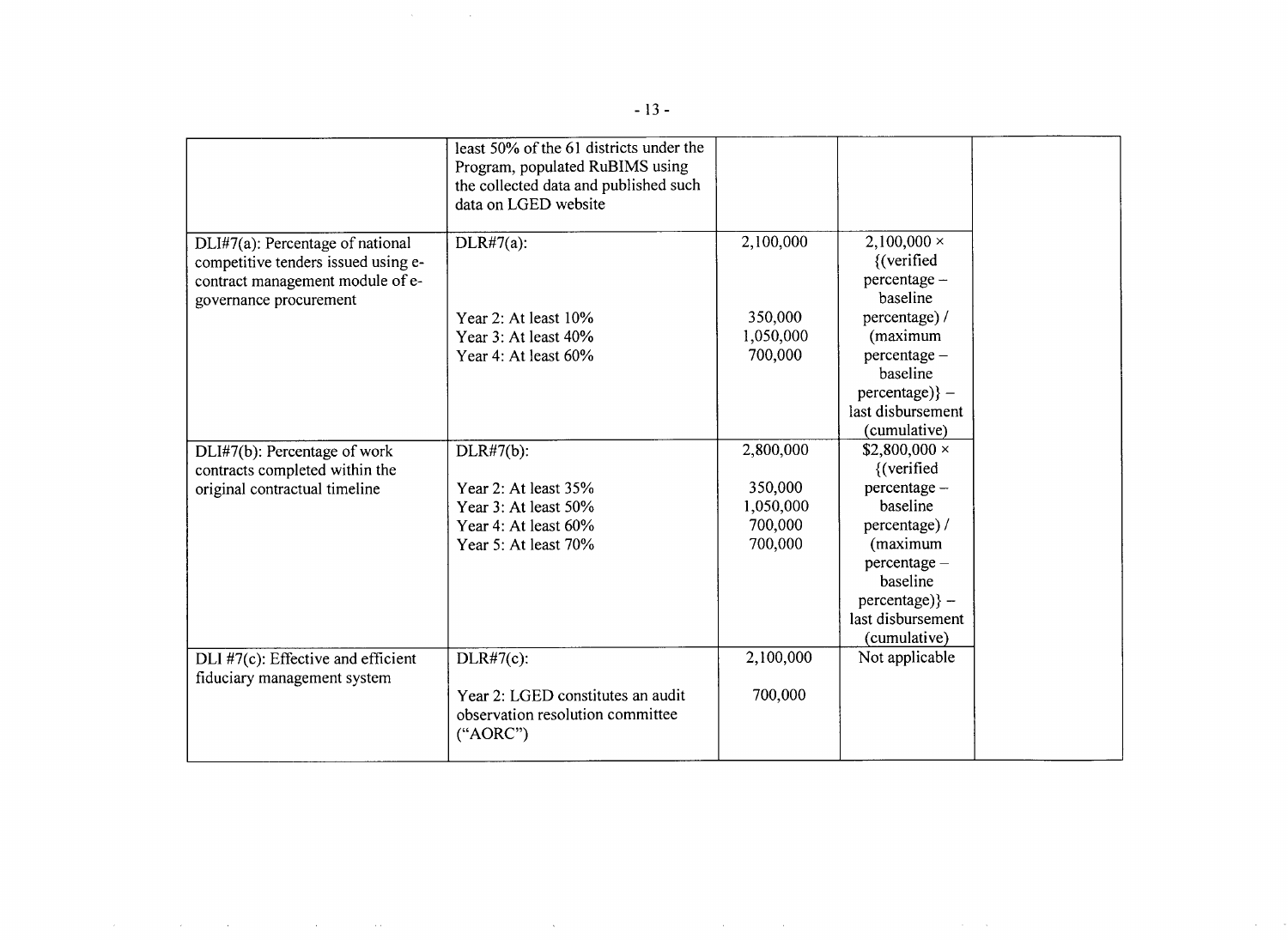|                                                        | Year 3: LGED's internal audit<br>department completes at least 1<br>Program internal audit using risk<br>based internal auditing approach                                                                                                                | 700,000   |  |
|--------------------------------------------------------|----------------------------------------------------------------------------------------------------------------------------------------------------------------------------------------------------------------------------------------------------------|-----------|--|
|                                                        | Year 4: Resolution of at least 80%<br>(in number) of audit observations                                                                                                                                                                                  | 700,000   |  |
| DLI #8(a): Adaptation and<br>operationalization of GRS | $DLR#8(a)$ :                                                                                                                                                                                                                                             | 3,500,000 |  |
|                                                        | Year 1: LGED formulates and<br>approves GRS guidelines in line with<br>the Cabinet Division's GRS<br>guidelines of 2015                                                                                                                                  | 700,000   |  |
|                                                        | Year 2: LGED implements a<br>department wide web-based GRS to<br>track complaints on its department's<br>activities; publicly publishes yearly<br>summary reports detailing number of<br>received complaints, complaint types<br>and resolutions' status | 700,000   |  |
|                                                        | Year 3: LGED publicly publishes<br>yearly summary reports detailing<br>number of received complaints,<br>complaint types and resolutions'<br>status                                                                                                      | 700,000   |  |
|                                                        | Year 4: LGED publicly publishes<br>yearly summary reports detailing<br>number of received complaints,<br>complaint types and resolutions'<br>status                                                                                                      | 700,000   |  |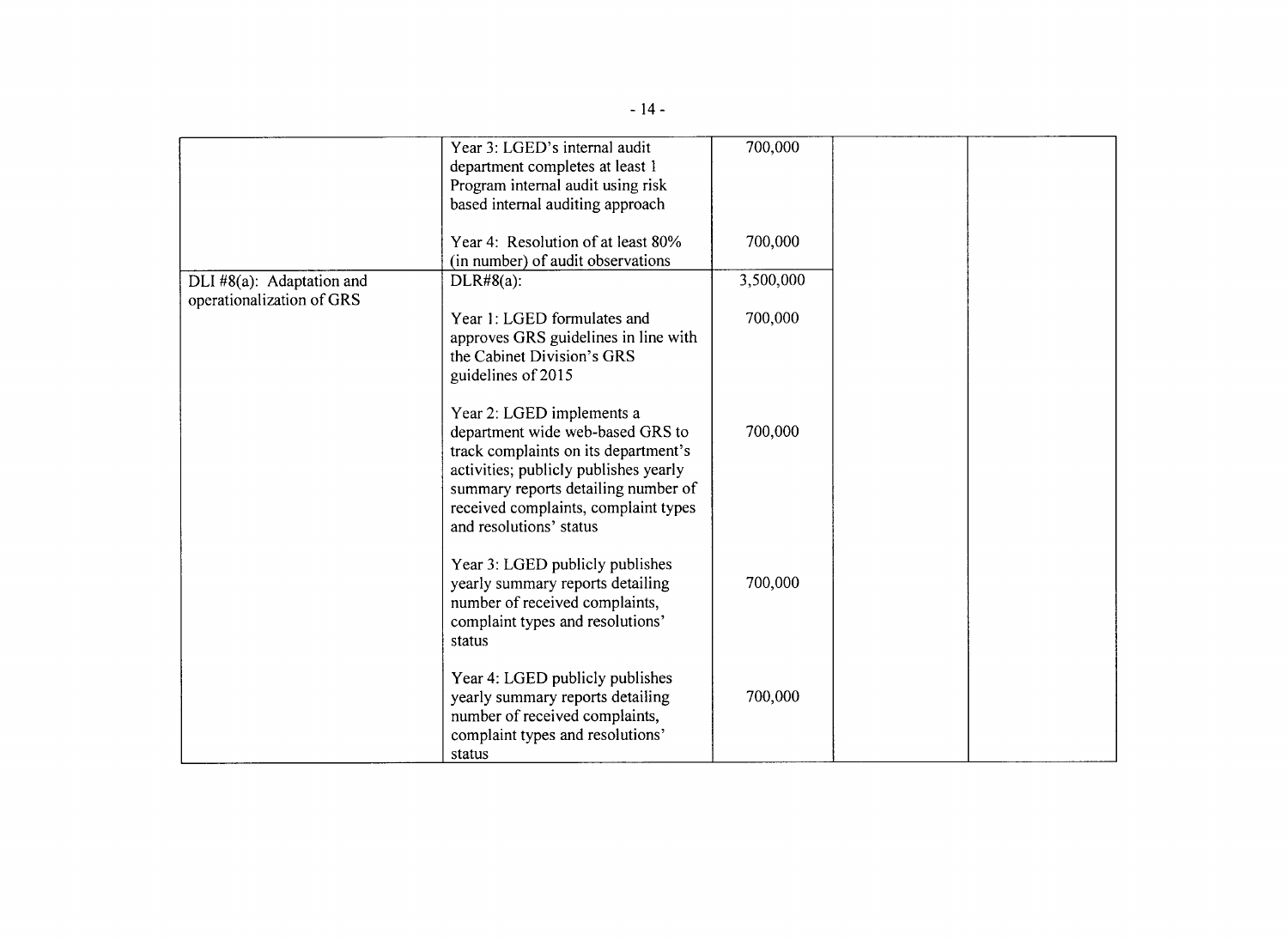| Year 5: LGED publicly publishes<br>yearly summary reports detailing<br>number of received complaints,<br>complaint types and resolutions'<br>status |  | 700,000 |  |  |  |
|-----------------------------------------------------------------------------------------------------------------------------------------------------|--|---------|--|--|--|
|-----------------------------------------------------------------------------------------------------------------------------------------------------|--|---------|--|--|--|

 $\sim 10^7$ 

 $\bar{\mathcal{A}}$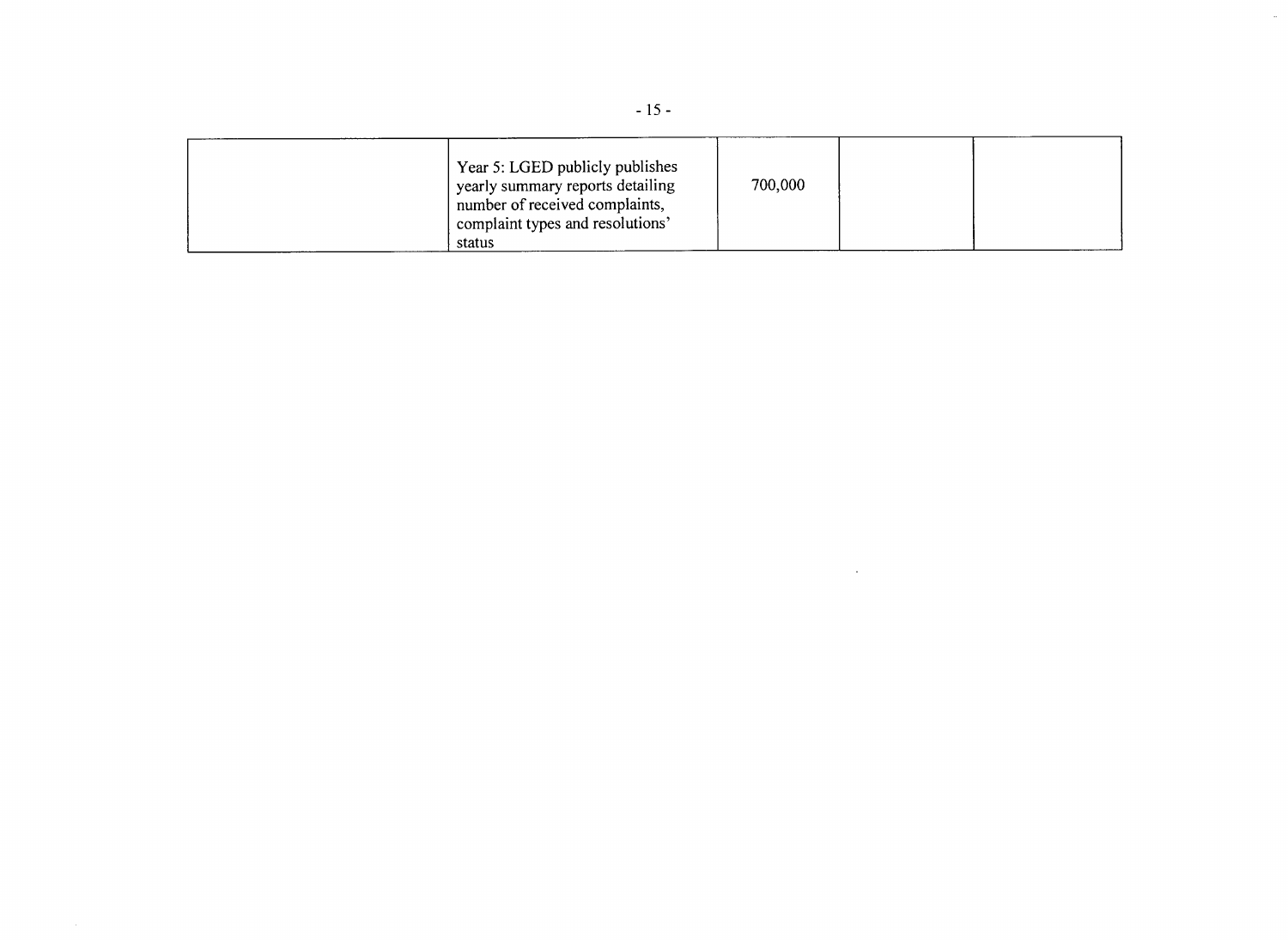| DLI#8(b): Development and          | $DLR#8(b)$ :                                                               | 3,500,000 |  |
|------------------------------------|----------------------------------------------------------------------------|-----------|--|
| operationalization of smartphone-  |                                                                            |           |  |
| based field inspection application | Year 1: LGED finalizes design and                                          | 700,000   |  |
|                                    | approves a table-cum-smartphone-                                           |           |  |
|                                    | based application for field work                                           |           |  |
|                                    | inspection                                                                 |           |  |
|                                    | Year 2: LGED publicly publishes                                            | 700,000   |  |
|                                    | yearly summary reports detailing                                           |           |  |
|                                    | number of site visit made, summary                                         |           |  |
|                                    | finding of such visits and number of                                       |           |  |
|                                    | visits made by different levels of                                         |           |  |
|                                    | officials                                                                  |           |  |
|                                    | Year 3: LGED publicly publishes                                            | 700,000   |  |
|                                    | yearly summary reports detailing                                           |           |  |
|                                    | number of site visit made, summary<br>finding of such visits and number of |           |  |
|                                    | visits made by different levels of                                         |           |  |
|                                    | officials                                                                  |           |  |
|                                    | Year 4: LGED publicly publishes                                            | 700,000   |  |
|                                    | yearly summary reports detailing                                           |           |  |
|                                    | number of site visit made, summary                                         |           |  |
|                                    | finding of such visits and number of                                       |           |  |
|                                    | visits made by different levels of<br>officials                            |           |  |
|                                    | Year 5: LGED publicly publishes                                            | 700,000   |  |
|                                    | yearly summary reports detailing                                           |           |  |
|                                    | number of site visit made, summary                                         |           |  |
|                                    | finding of such visits and number of                                       |           |  |
|                                    | visits made by different levels of                                         |           |  |
|                                    | officials                                                                  |           |  |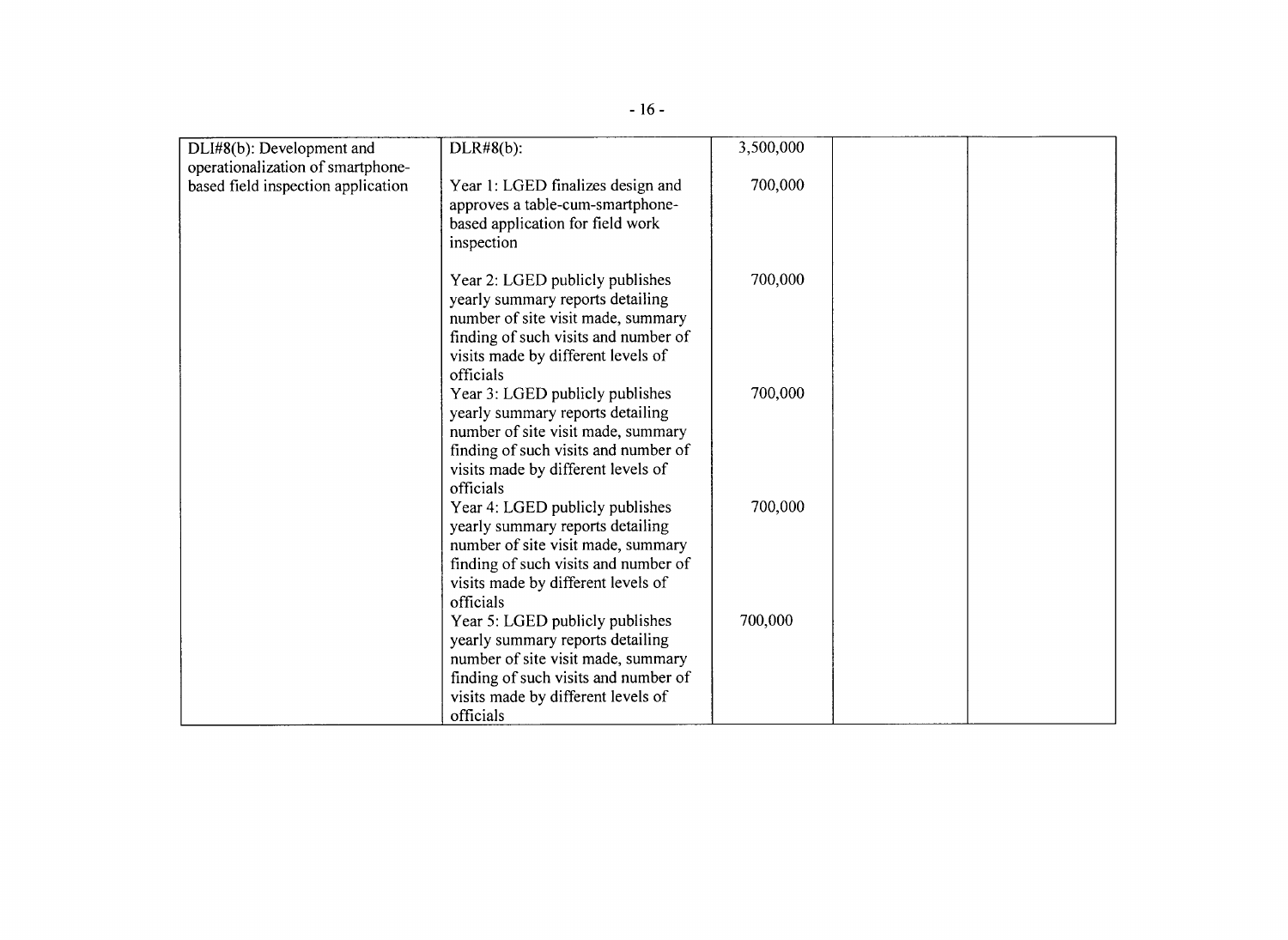| Category (2)<br>Goods (excluding vehicles), non-<br>consulting services, consulting<br>services, Training and Workshops<br>and Incremental Operating Costs<br>under the Project | 22,800,000 | Not applicable | Not applicable | 100% |
|---------------------------------------------------------------------------------------------------------------------------------------------------------------------------------|------------|----------------|----------------|------|
| <b>TOTAL</b>                                                                                                                                                                    |            | 303,300,000    |                |      |

 $\mathcal{L}^{\text{max}}_{\text{max}}$  , where  $\mathcal{L}^{\text{max}}_{\text{max}}$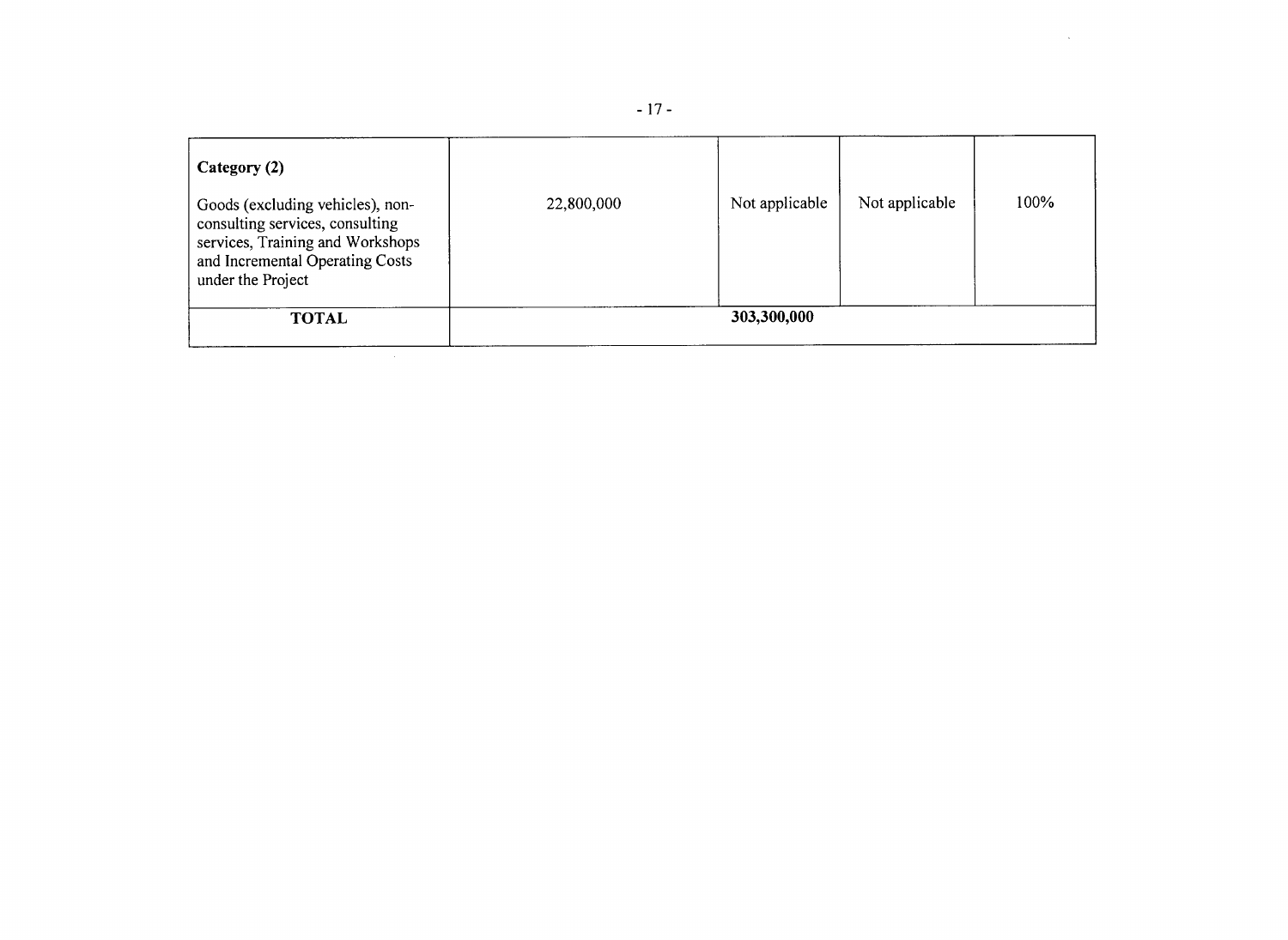# B. Withdrawal Conditions for the Program

- **I**. Notwithstanding the provisions of Part A of this Section, no withdrawal shall be made:
	- (a) on the basis of DLRs achieved prior to the Signature Date; or
	- **(b)** for any DLR under Category **(1)** until and unless the Recipient has furnished evidence satisfactory to the Association that said DLR has been achieved.
- 2. Notwithstanding the provisions of Part **B. I (b)** of this Section, the Recipient may withdraw an amount not to exceed seventy million one hundred and twenty five thousand Special Drawing SDR **70,125,000** as an advance; provided, however, that if the DLR(s) in the opinion of the Association, is/are not achieved (or only partially achieved) **by** the Closing Date, the Recipient shall refund such advance to the Association promptly upon notice thereof **by** the Association. Except as otherwise agreed with the Recipient, the Association shall cancel the amount so refunded. Any further withdrawals requested as an advance under any Category shall be permitted only on such terms and conditions as the Association shall specify **by** notice to the Recipient.
- **3.** Notwithstanding the provisions of Part **B.I(b)** of this Section, the amount of the Financing to be withdrawn upon the verified achievement of any DLR **by** the Closing Date, shall be calculated, in accordance with the formulas set forth in the table of paragraph 2 of the Section IV.A.2 of this Schedule 2.
- 4. Notwithstanding the provisions of Part B. **I (b)** of this Section, if any of the DLRs under Category **(1)** has not been achieved **by** the date **by** which the said DLR is set to be achieved, the Association may, **by** notice to the Recipient: (a) authorize the withdrawal of such lesser amount of the unwithdrawn proceeds of the Loan then allocated to said Category which, in the opinion of the Association, corresponds to the extent of achievement of said DLR, said lesser amount to be calculated in accordance with the formulas set forth in the table of paragraph 2 of Section IV.A.2 of this Schedule 2 (except for DLIs **6,** 7(c), 8(a) and **8(b)); (b)** reallocate all or a portion of the proceeds of the Financing then allocated to said DLR to any other DLR; and/or (c) cancel all or a portion of the proceeds of the Financing then allocated to said DLR.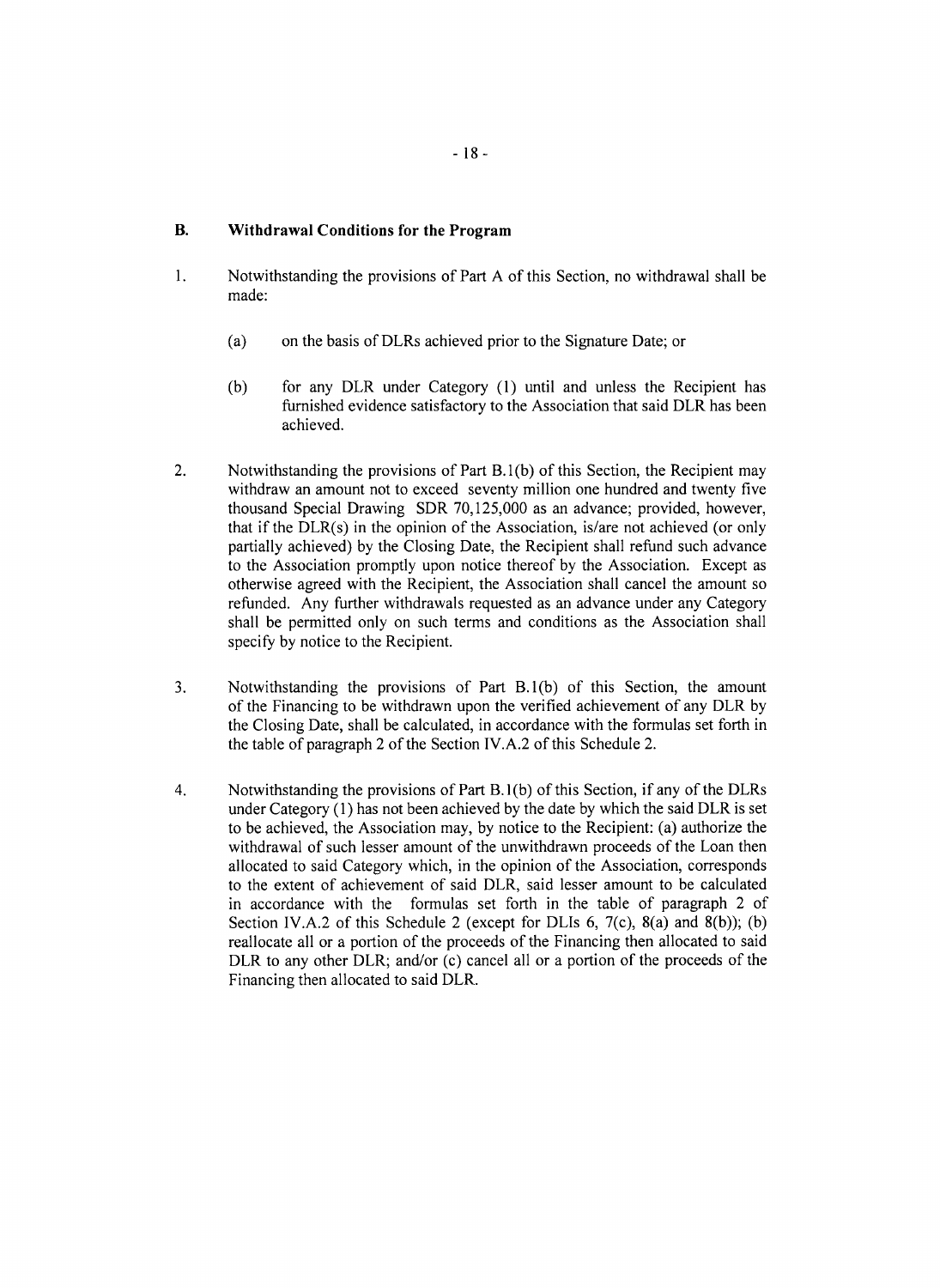- *5.* For purposes of, *inter alia,* Section **2.03** and 7.04 of the General Conditions, the term "Program Expenditures" means those expenditures incurred **by LGED** under the following budget codes: **3211107** (hiring charges), **3211123** (rental of other assets-vehicle), **3231201** (domestic training), **3231101** (foreign training), **3257101** (consultancy firm), **3257104** (survey), **3258111** (repair and maintenance bridges) and 4111303 (replacement and new construction bridges), or such other code/account as may be agreed from time to time with the Association.
- **6.** Notwithstanding the foregoing provisions of this Section IV, if at any time after the Closing Date the Recipient has failed to provide evidence satisfactory to the Association that the Withdrawn Financing Balance does not exceed the total amount of Program Expenditures (exclusive of any such expenditures financed **by** any other financier or **by** the Association under any other loan, credit or grant), the Recipient shall, promptly upon notice from the Association, refund to the Association such excess amount of the Withdrawn Financing Balance. The Association shall cancel the refunded amount of the Withdrawn Financing Balance.

# **C. Withdrawal Conditions for the Project**

Notwithstanding the provisions of Section V.A of this Schedule 2, with respect to Category (2), no withdrawal shall be made for payments made in respect of the Project prior to the Signature Date.

# **D. Operation Withdrawal Period**

The Closing Date is December **31, 2023.**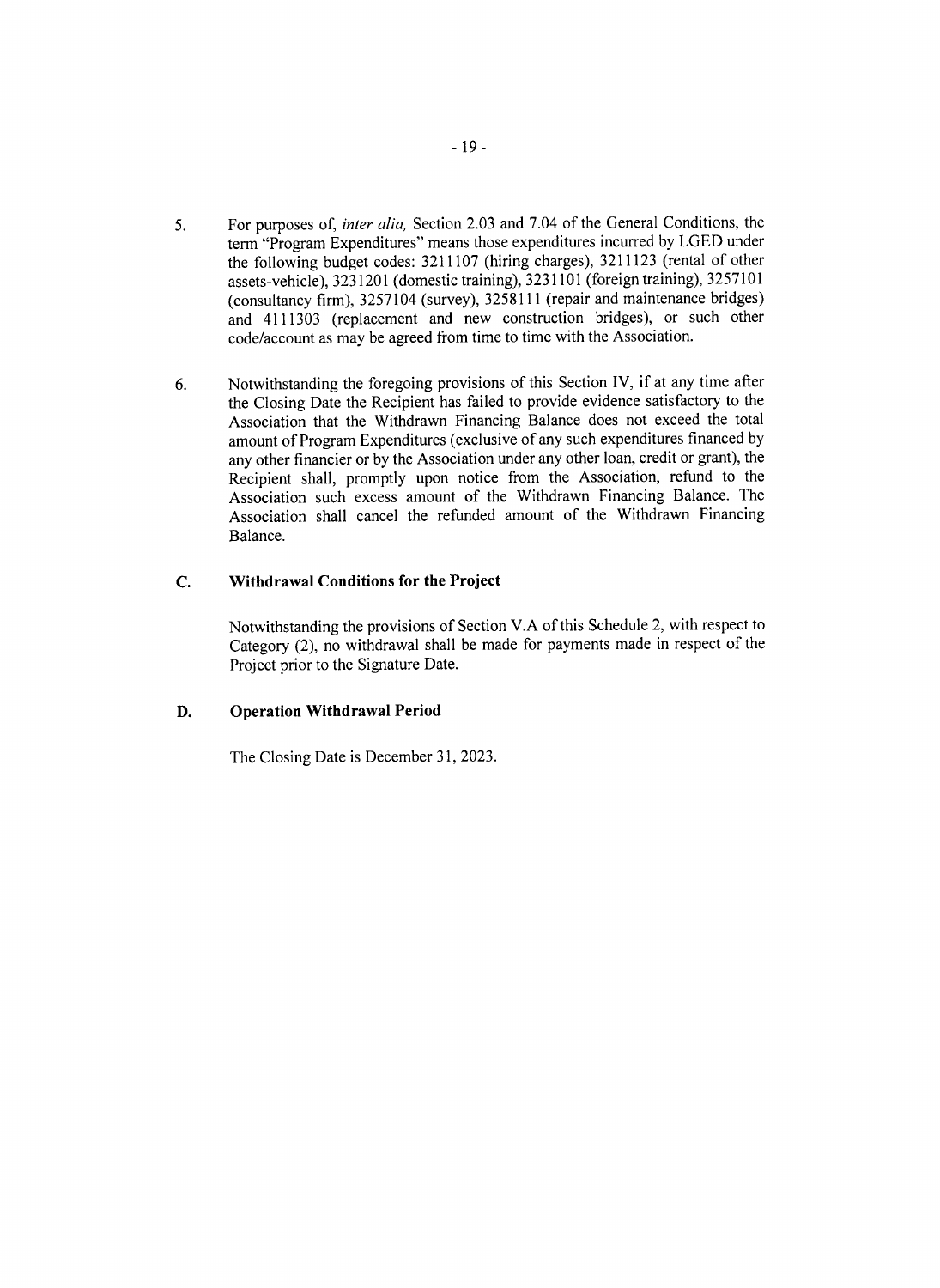$\ddot{\phantom{a}}$ 

# **SCHEDULE 3**

# **Repayment Schedule**

| Date Payment Due                                              | <b>Principal Amount of the Credit</b><br>repayable<br>(expressed as a percentage) $*$ |  |  |
|---------------------------------------------------------------|---------------------------------------------------------------------------------------|--|--|
| On each January 15 and July 15:                               |                                                                                       |  |  |
| commencing January 15, 2024 to and including<br>July 15, 2043 | 1.65%                                                                                 |  |  |
| commencing January 15, 2044 to and including<br>July 15, 2048 | 3.40%                                                                                 |  |  |

\* The percentages represent the percentage of the principal amount of the Credit to be repaid, except as the Association may otherwise specify pursuant to Section **3.05 (b)** of the General Conditions.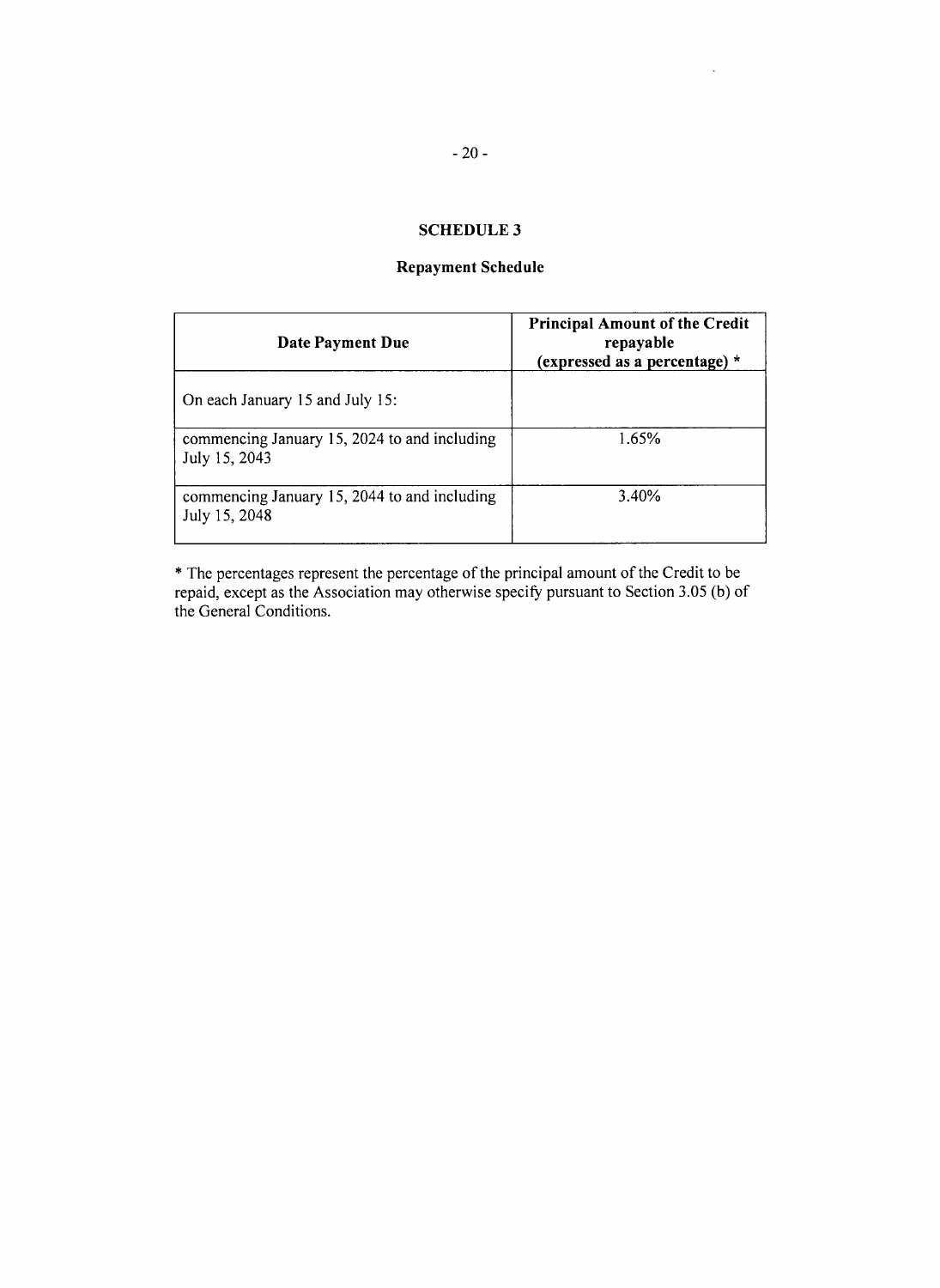## **APPENDIX**

#### **Definitions**

- **1.** "Allocated Amount(s)" means the amount allocated to each individual DLR, or determined for each DLR pursuant to Schedule 2 to this Agreement, as such amount might be increased, reallocated and/or cancelled (whether partially or in its entirety) **by** the Association, from time to time as the case may be, in accordance with the provisions of Section IV.B of Schedule 2 to this Agreement.
- 2. "Anti-Corruption Guidelines" means, for purposes of paragraph **5** of the Appendix to the Program General Conditions, the Association's "Guidelines on Preventing and Combating Fraud and Corruption in Program-for-Results Financing," dated February **1,** 2012, and revised July **10, 2015.** "Anti-Corruption Guidelines" means, for purposes of paragraph **5** of the Appendix to the Project General Conditions, the "Guidelines on Preventing and Combating Fraud and Corruption in Projects Financed **by** IBRD Loans and **IDA** Credits and Grants", dated October **15, 2006** and revised in January 2011 and as of July **1, 2016.**
- **3.** "AORC" means audit observation resolution committee.
- 4. "Category" means a category set forth in the table in Section IV.A.2 of Schedule 2 to this Agreement.
- **5.** "Completed Rural Bridge" means the UZR or **UNR** bridge which has been fully maintained, rehabilitated, expanded, replaced or constructed under the Program.
- **6.** "Disbursement Linked Indicator" or "DLI" means in respect of Category **(1),** the indicator related to said Category as set forth in the table in Section IV.A.2 of Schedule 2 to this Agreement.
- **7.** "Disbursement Linked Result" or "DLR" means in respect of Category **(1),** the result under said Category as set forth in the table in Section IV.A.2 of Schedule 2 to this Agreement, on the basis of the achievement of which, the amount of the Financing allocated to said result may be withdrawn in accordance with the provisions of said Section IV.
- **8.** "Eligible Expenditure" means the definition of Eligible Expenditure contained in the Appendix to the Project General Conditions.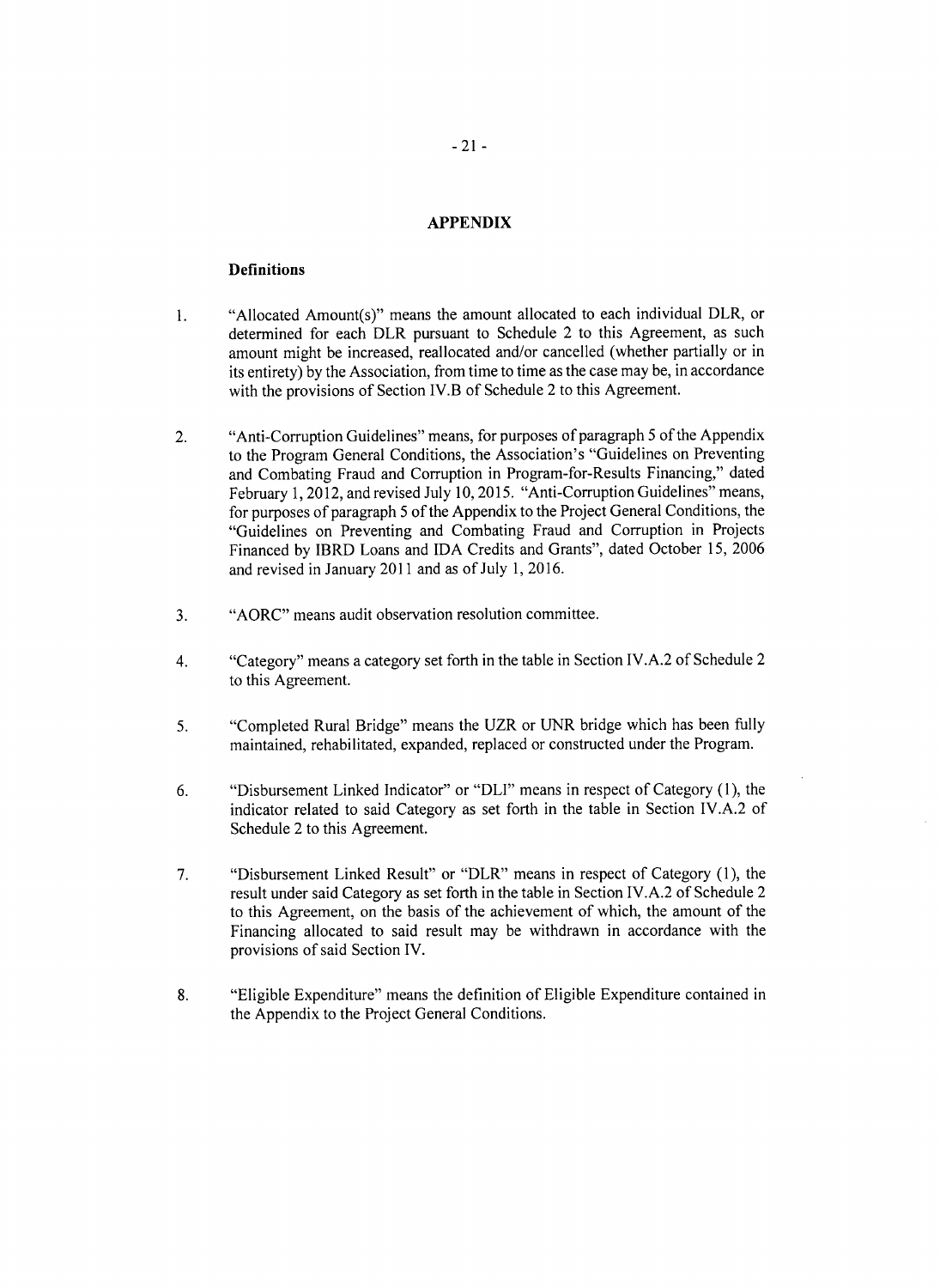- **9.** "Environmental and Social Management Framework" means the Recipient's environmental and social management framework for the Project, acceptable to the Association, disclosed on June **7, 2018,** setting forth the policy framework, principles, standards, processes and institutional arrangements to be applied to assess potential adverse environmental and social impacts associated with the technical assistance to be supported under the Project, and the ways to avoid, minimize, mitigate or offset them, including public consultation, disclosure and reporting; as such framework may be amended from time to time with the prior written concurrence of the Association.
- **10.** "General Conditions" means the Program General Conditions and the Project General Conditions. In such cases, capitalized definitions are the same in both sets of General Conditions. In cases where the capitalized definitions differ, the term will be defined in this Appendix.
- **11.** "GRS" means grievance redressal mechanism.
- 12. "Incremental Operating Costs" means the reasonable costs required for the day-today coordination, administration and supervision of Project activities, including leasing and/or routine repair and maintenance of vehicles, equipment, facilities and office premises, office supplies, utilities, consumables, communication expenses, translation, printing, photocopying and postal expenses, bank charges, advertising expenses, insurance, Project-related meeting expenses and Project-related travel provided that such allowances are paid directly to the eligible recipient using the banking system; excluding salaries, fuel, per diem, allowances and honorarium of officials of the Recipient's civil service and/or other sitting allowances and honorarium of any other nature.
- **13. "LGED"** means the Local Government Engineering Department of the Local Government Division of the Recipient's Ministry of Local Government, Rural Development and Cooperatives.
- 14. "Operation Manual" means the manual of the Recipient for the Operation, prepared and issued pursuant to Section **I.C** of Schedule 2 to this Agreement, as may be amended from time to time with the prior written concurrence of the Association.
- **15.** "Program General Conditions" means the "International Development Association General Conditions for **IDA** Financing, Program-for-Results Financing", dated July 14, **2017.**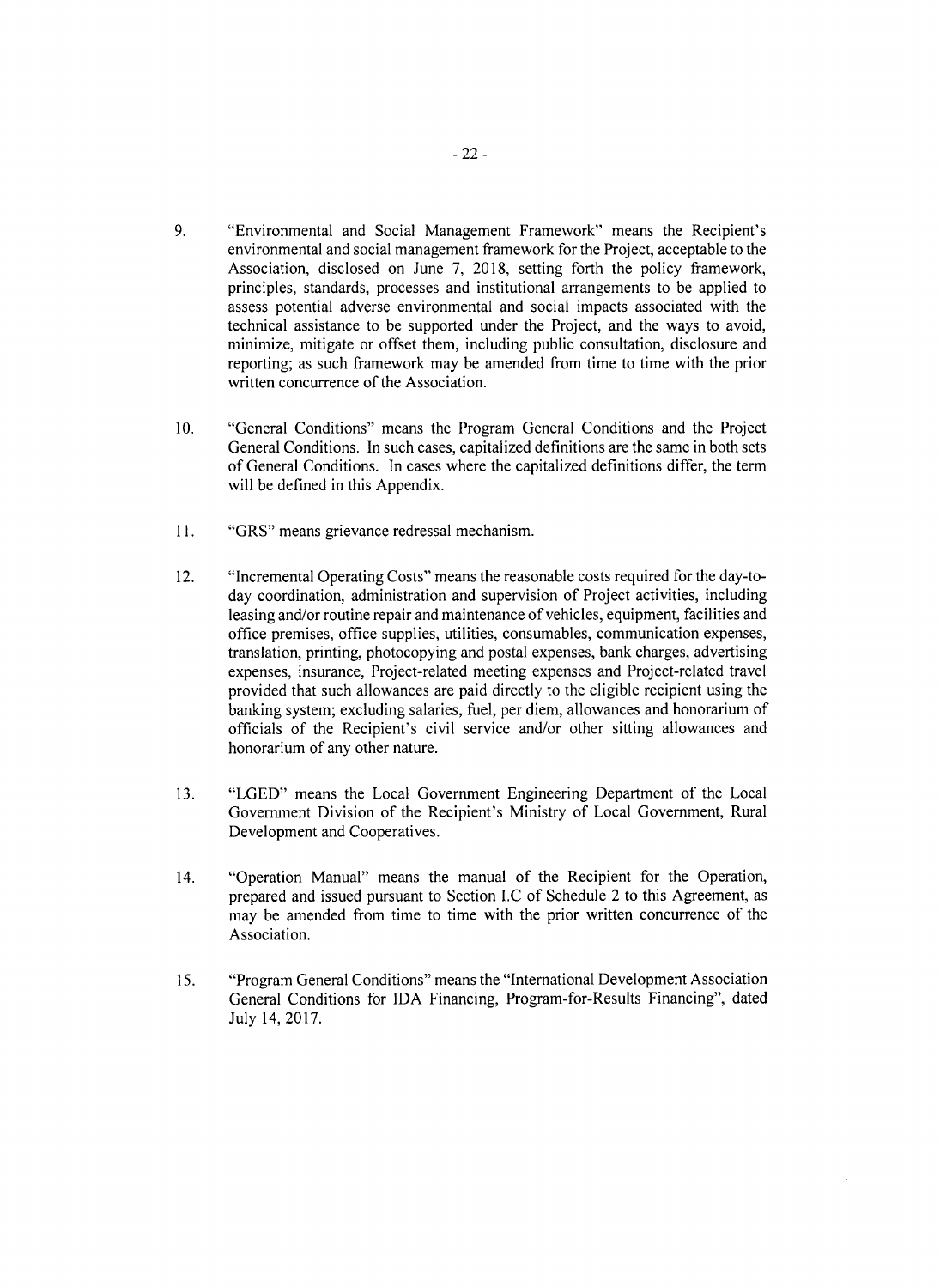- **16.** "Project General Conditions" means the "International Development Association General Conditions for **IDA** Financing, Investment Project Financing", dated July 14, 2017.
- **17.** "Procurement Regulations" means, for purposes of paragraph **87** of the Appendix to the Project General Conditions, the "World Bank Procurement Regulations for IPF Borrowers", dated July **2016** and revised November **2017.**
- **18.** "Program Action Plan" means the Recipient's plan dated September **23, 2018** and referred to in Section I.B.2 of Schedule 2 to this Agreement, as may be amended from time to time with the agreement of the Association.
- **19.** "RuBIMS" means rural bridge information and management system.
- 20. "Signature Date" means the later of the two dates on which the Recipient and the Association signed this Agreement and such definition applies to all references to "the date of the Financing Agreement" in the General Conditions.
- 21. "Training and Workshops" means the reasonable costs required for the participation of personnel involved in training activities, workshops and study tours under the Project which have been approved **by** the Association in writing on annual basis, including: (a) travel, hotel, and subsistence costs for training, workshop and study tour participants provided that such costs are paid directly to the eligible recipient using the banking system; and **(b)** costs associated with rental of training and workshop facilities, preparation and reproduction of training and workshop materials, costs of academic degree studies, and other costs directly related to training course, workshop or study tour preparation and implementation, but excluding salaries of consultants, workshop allowances, sitting allowances and honorarium of any other nature.
- 22. "UNRs" means Union roads.
- **23.** "UZRs" means Upazila roads.
- 24. "Verification Agents" means independent entities to be engaged **by** the Recipient for the purposes of certifying the achievement of the DLRs as referred to in Section I.B.1 of Schedule II to this Agreement.
- **25.** "Verification Protocol" means the Recipient's protocol, acceptable to the Association, setting forth the means **by** which the achievement of DLRs will be